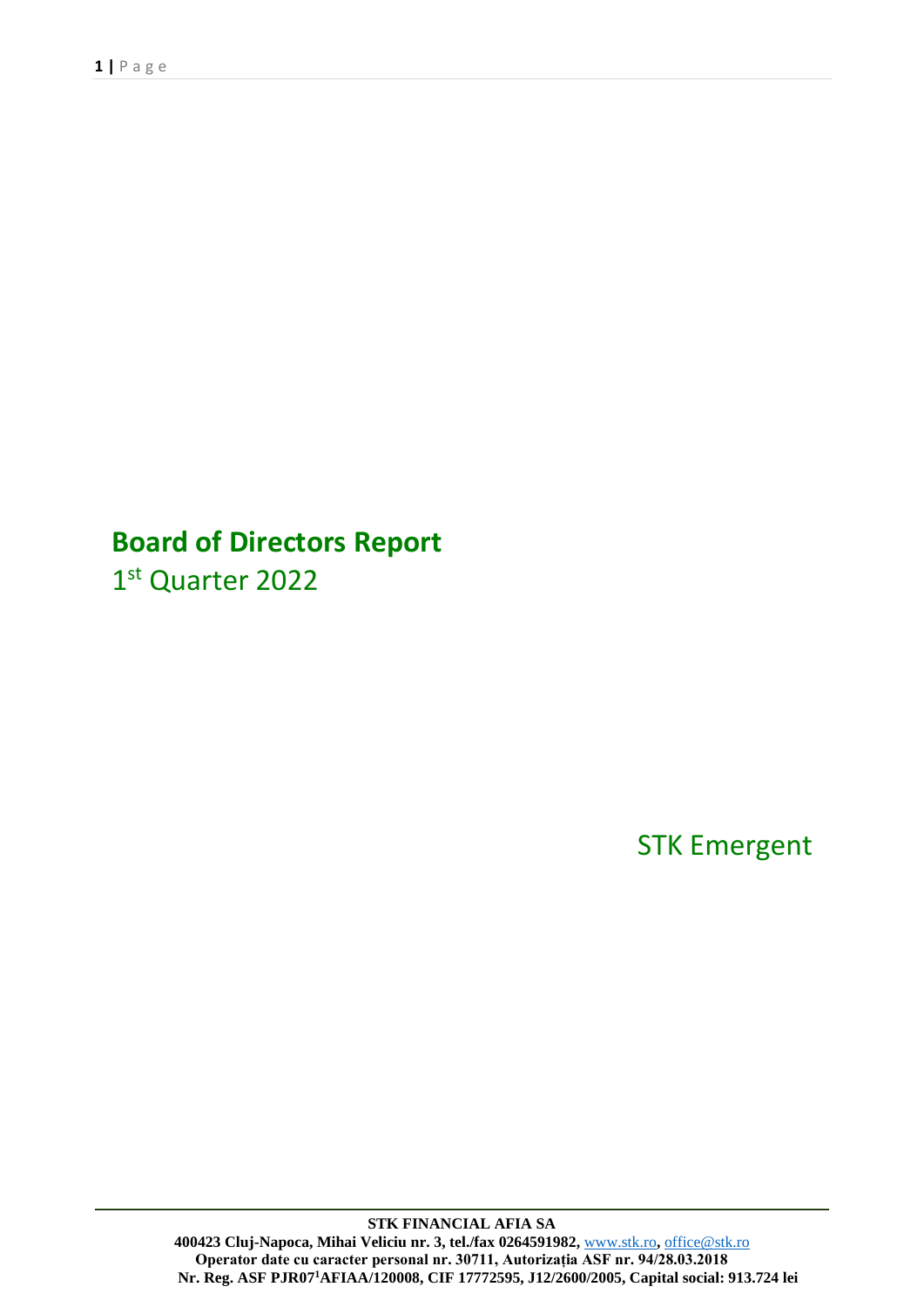1 st Quarter Report in accordance with the **Law no. 24/2017, Regulation no. 15/2018**

Date of the report: **May 16, 2022**

Issuing entity: **The STKEMERGENT alternative investmentfund managed by STKFINANCIALAFIA SA** Headquarters: **Romania, 400423 Cluj - Napoca, 3 Mihai Veliciu Street, County of Cluj** Telephone number: **0264 591 982**

Decision of the Financial Supervisory Authority (ASF): **no. 232/15.11.2021**

Registration number in the ASF Registry: **CSC09FIAIR/120013**

Subscribed and paid-in share capital: **RON 121,950,600**

The regulated market on which the issued securities are traded: **The Bucharest Stock Exchange**

# **1. Events with significant impact on Fund`s performance**

Factors that influenced the Fund`s activity and results in the first quarter of 2022:

- 1. The inflation caused by the rise in commodities prices and the perspective that this trend will continue due to the underinvesting in the oil and metal sectors in the last years but, also as a result of the sector rotation of the financial invetsments;
- 2. The low level of unemployemnt in the USA alongside inflation may cause the wages to rise (they did not keep the pace with the economic growth in the last years) and, as a consequence, the profit magins that are at all time highs might fall;
- 3. The interest rise may lead to the reverse phenomenon of multiple expansion that are also at high levels;
- 4. The intention announced by the FED to reverse the dovish QE policy by withdrawing USD 1,100 mld from the market within the next 12 months;
- 5. The risk that the ECB might follow in the FED's steps given the inflation without precedent in the last 40 years;
- 6. The Ukraine war puts additional pressure on the commodities market.

The Romanian stock exchange is under the threat of some additional local factors: high budget deficits that are hard to finance by a banking system quite small compared with its economy (banking assets are 50% of the GDP), that already has the highest exposure on government bonds in Europe. These combined factors led to the accelerated rise in the interest on government bonds from 2-3% to over 6% in the last year. The stock exchange has not reacted yet, but it may bring about an adjustment to the cost of capital and also declines in the companies'stock.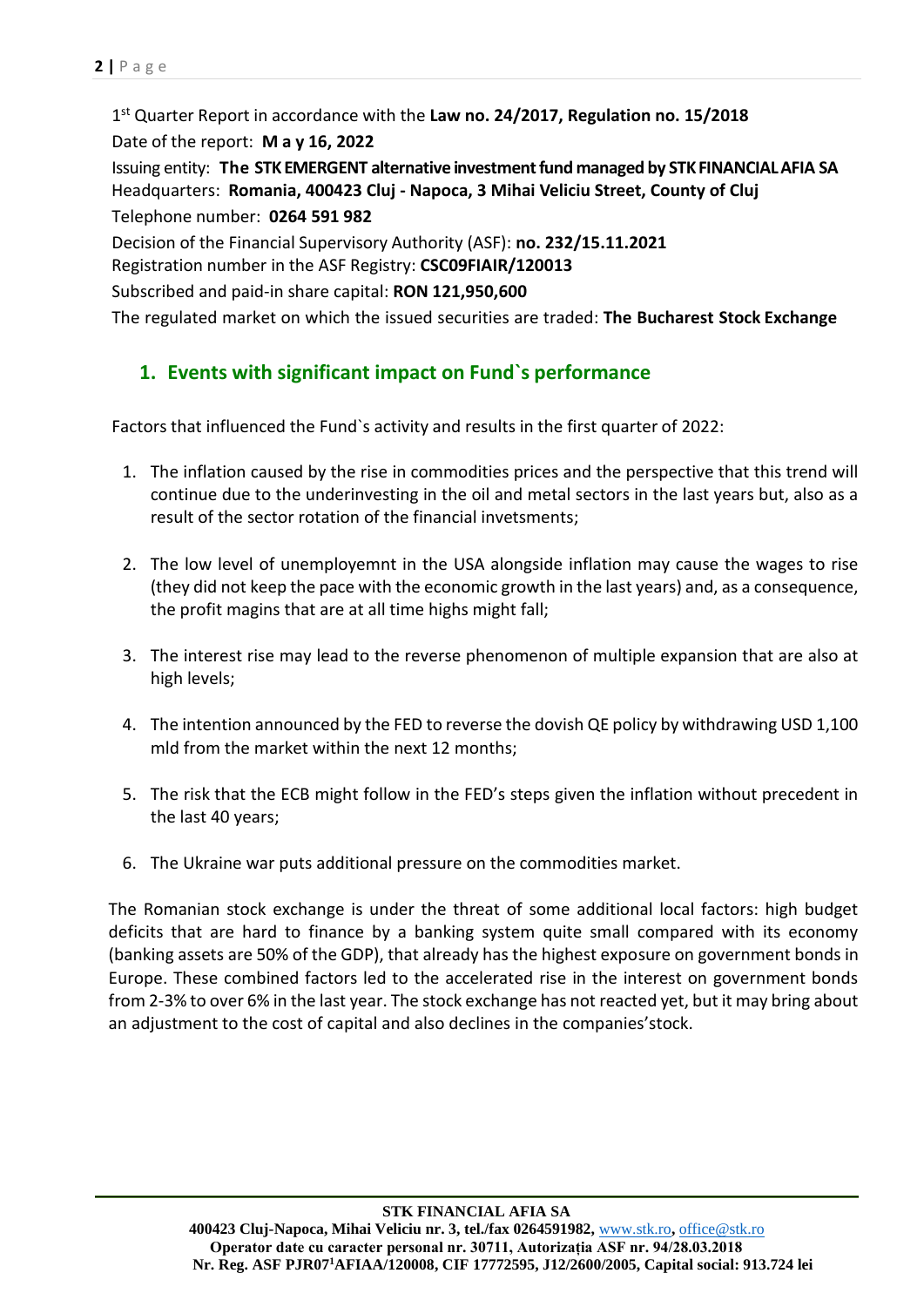# **2. Analysis of STK Emergent activity**

At the end of March the net asset value per unit was RON 111.2, up by 5.78% compared to the net asset value per unit of RON 105.12 at the end of 2021. Since inception to March 31, 2022, the net asset value per unit registered a positive variation of 14.4%, during the same period the BET-FI index increased by 7.3%, and the BET index by 68.4%.

The comparative trend of NAV per unit with the main indices is presented in the chart below:



**STK Emergent & indici** 

*STK E\*- NAV per unit adjusted with dividend*

 *The net asset structure* at 03/31/2022 compared to the end of 2021 is as follows: *-RON-*

|                                |            | -חטור      |
|--------------------------------|------------|------------|
| Net assets*                    | 31.03.2022 | 31.12.2021 |
| Unlisted shares                | 37,840,961 | 32,979,223 |
| Tradeable portfolio            | 30,460,526 | 31,603,551 |
| Listed securities              | 13,253,842 | 17,376,382 |
| Newly issued securities        | 1,000,000  | 2,483,083  |
| Cash                           | 12,332,099 | 6,982,702  |
| Collective undertakings titles | 3,874,585  | 4,761,384  |
| <b>Total assets</b>            | 68,301,487 | 64,582,774 |
| Liabilities                    | 496,511    | 488,203    |
| <b>Net assets</b>              | 67,804,976 | 64,094,571 |
| NAV per share                  | 111.2      | 105.12     |

*\* The net asset is those presented in the NAV Reports, certified by the Fund's Depositary and published within the first days after the end of the financial year, without updating the value of the unlisted shares on December 31, 2021*

**STK FINANCIAL AFIA SA 400423 Cluj-Napoca, Mihai Veliciu nr. 3, tel./fax 0264591982,** [www.stk.ro](http://www.stk.ro/)**,** [office@stk.ro](mailto:office@stk.ro) **Operator date cu caracter personal nr. 30711, Autorizația ASF nr. 94/28.03.2018 Nr. Reg. ASF PJR07<sup>1</sup>AFIAA/120008, CIF 17772595, J12/2600/2005, Capital social: 913.724 lei**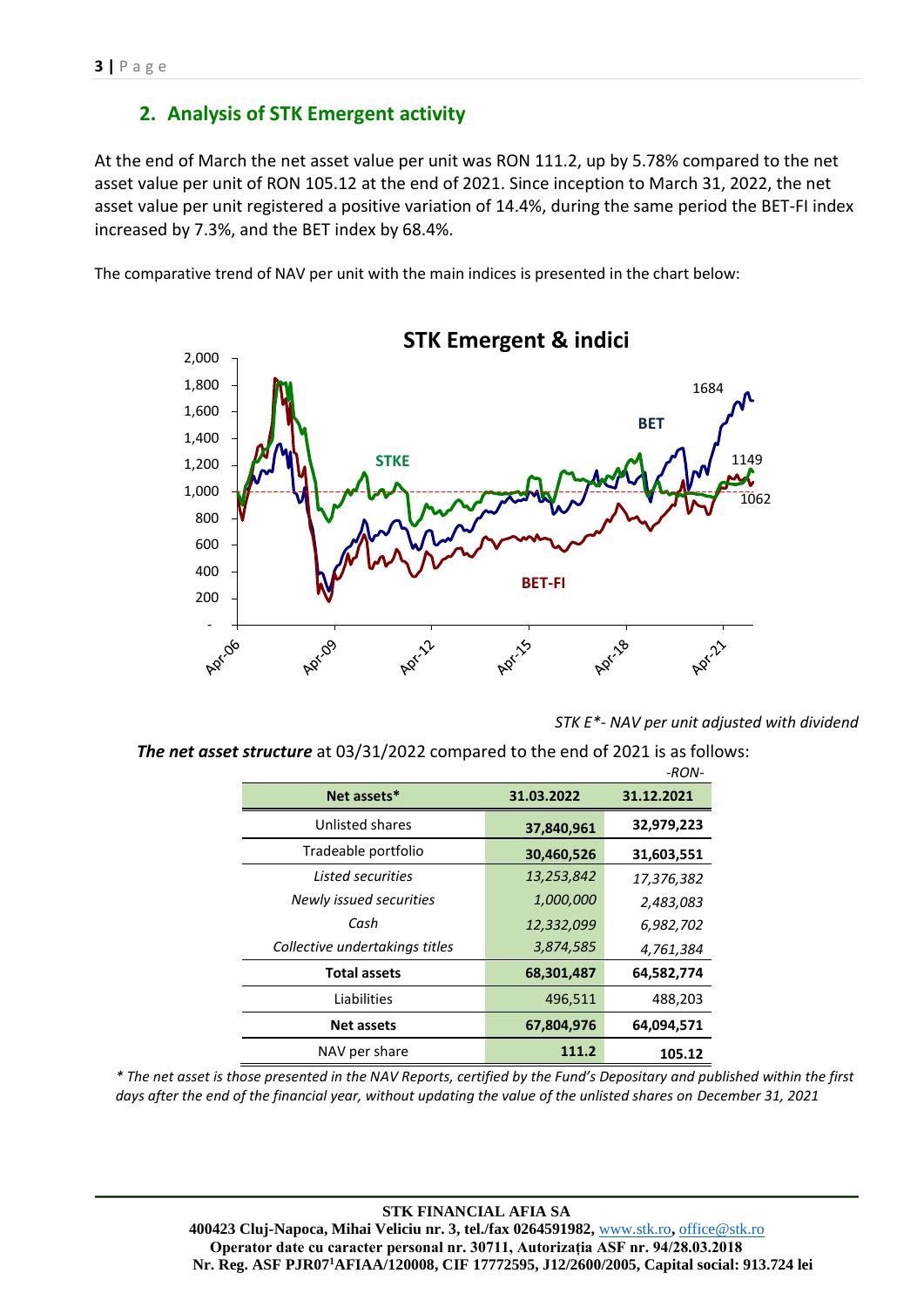Compared to the beginning of the year the tradable portfolio fell by 3.6%. In March, the stock market reached the lows of the last 12 months, the BET index reaching the minimum value of 10,964 points, -18% compared to the February high of 13,481 points. We interpreted the positive trend of the market in the second half of March as a bear market rally and, as a result, we reduced our shareholdings.

The share of cash (deposits and current accounts) in the tradeable portfolio increased to 40% from 22% at the end of the last year.

The structure of the tradeable portfolio holdings as of March 31, 2022 is presented in the chart below:



At the end of March 2022, the tradeable portfolio consisted mainly of shares traded on the domestic capital market and cash.

# **3. Fund's Financial Position and Performance**

The financial statements as of March 31, 2022 have been prepared in accordance with the Financial Supervisory Authority (ASF) Norm 39/2015 for the approval of the Accounting Regulations pursuant to the International Financial Reporting Standards (IFRS), applicable to entities authorized, regulated and supervised by the ASF in the Sector of Financial and Investment Instruments. The financial statements of STK Emergent fund have not been consolidated.

**The financial statements as of March 31, 2022 have not been audited.**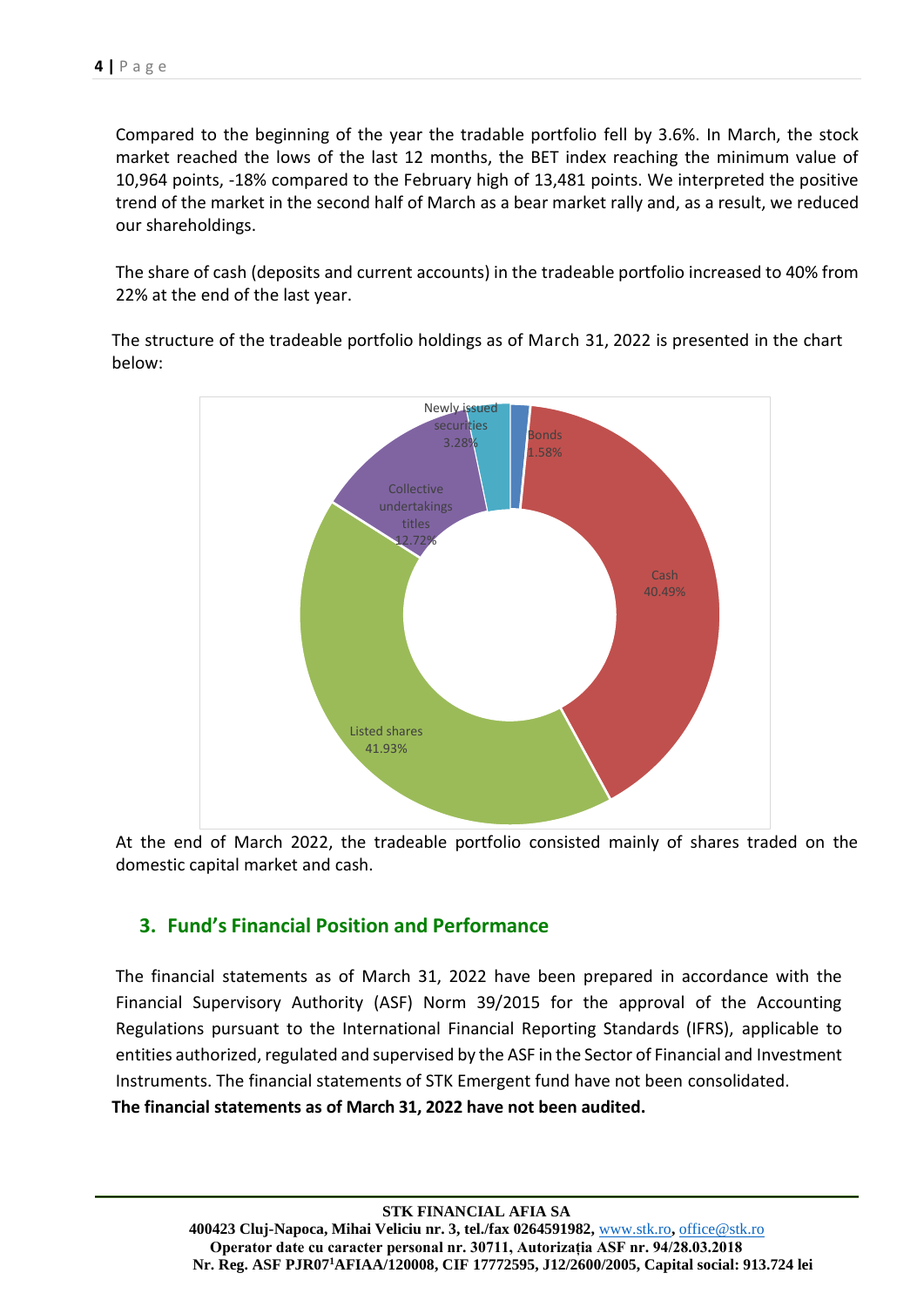*-RON-***In accordance with IFRS: 31.03.2022** *(%)* **31.12.2021** *(%) Var (%)* **Non current assets** Other financial assets at fair value through other comprehensive income 37,840,961 *55.40%* 37,840,961 *54.49% 0.00%* **Current assets** Securities at fair value through profit or loss (held for trading) 18,128,017 *26.54%* 24,620,440 *35.45% -26.37%* Receivables from trading operations 308,254 *0.45%* 239,027 *0% 28.96%* Cash and cash equivalents 12,024,255 *17.60%* 6,744,085 *9.71% 78.29%* **TOTAL ASSETS 68,301,487** *100.00%* **69,444,512** *100.00% -1.65%* **EQUITY** 67,799,637 *99.27%* 68,951,160 *99.29% -1.67%* Current Liabilities 501,850 *0.73%* 493,352 *0.71% 1.72%* **TOTAL EQUITY AND LIABILITIES 68,301,487** *100.00%* **69,444,512** *100.00% -1.65%*

The Fund`s Statement of Financial Position as of **March 31, 2022** compared with December 31, 2021 is as follows:

*Other financial assets at fair value through other comprehensive income* mainly include Fund's holdings in STK Properties SA and Emergent Real Estate SA.

The position *Securities at fair value through profit or loss (held for trading)* decreased to RON 18.1 million, as the Fund sold part of its holdings for the reasons mentioned above. Thus, cash increased to RON 12 million, up by 78% compared to the end of 2021.

The total assets of the Fund amounted to RON 68.3 million as of March 31, 2022, slightly decreasing compared to the end of 2021. The variation of -1.67% of the equity is due to the incorporation of the net result of the first three months of 2022, of – RON 1.15 million.

The financial performance of the Fund as of March 31, 2022 compared to the same period of the last year is as follows:

| In accordance with IFRS:                                             | 31.03.2022   | 31.03.2021 |
|----------------------------------------------------------------------|--------------|------------|
| Net gain on financial instruments traded or held for trading at fair | $\Omega$     | 3,214,060  |
| value through profit or loss                                         |              |            |
| Dividend income                                                      | $\Omega$     | 51,573     |
| Interest income                                                      | 10,197       | 1,419      |
| Net gain from foreign exchange differences                           |              | 405,108    |
| <b>Total Net Revenue</b>                                             | 10,197       | 3,672,161  |
| Net loss from disposed financial assets at fair value through other  | 0            | Ω          |
| comprehensive income                                                 |              |            |
| Net loss from financial assets at fair value through profit or loss  | 681,205      | Ω          |
| Management fees, bank charges, other fees                            | 478,919      | 480,429    |
| Net loss from foreign exchange differences                           | 1,596        | 0          |
| <b>Total net Expenses</b>                                            | 1,161,720    | 480,429    |
| Net Profit/(Loss) for the period                                     | $-1,151,523$ | 3,191,732  |

#### **STK FINANCIAL AFIA SA**

**400423 Cluj-Napoca, Mihai Veliciu nr. 3, tel./fax 0264591982,** [www.stk.ro](http://www.stk.ro/)**,** [office@stk.ro](mailto:office@stk.ro) **Operator date cu caracter personal nr. 30711, Autorizația ASF nr. 94/28.03.2018 Nr. Reg. ASF PJR07<sup>1</sup>AFIAA/120008, CIF 17772595, J12/2600/2005, Capital social: 913.724 lei**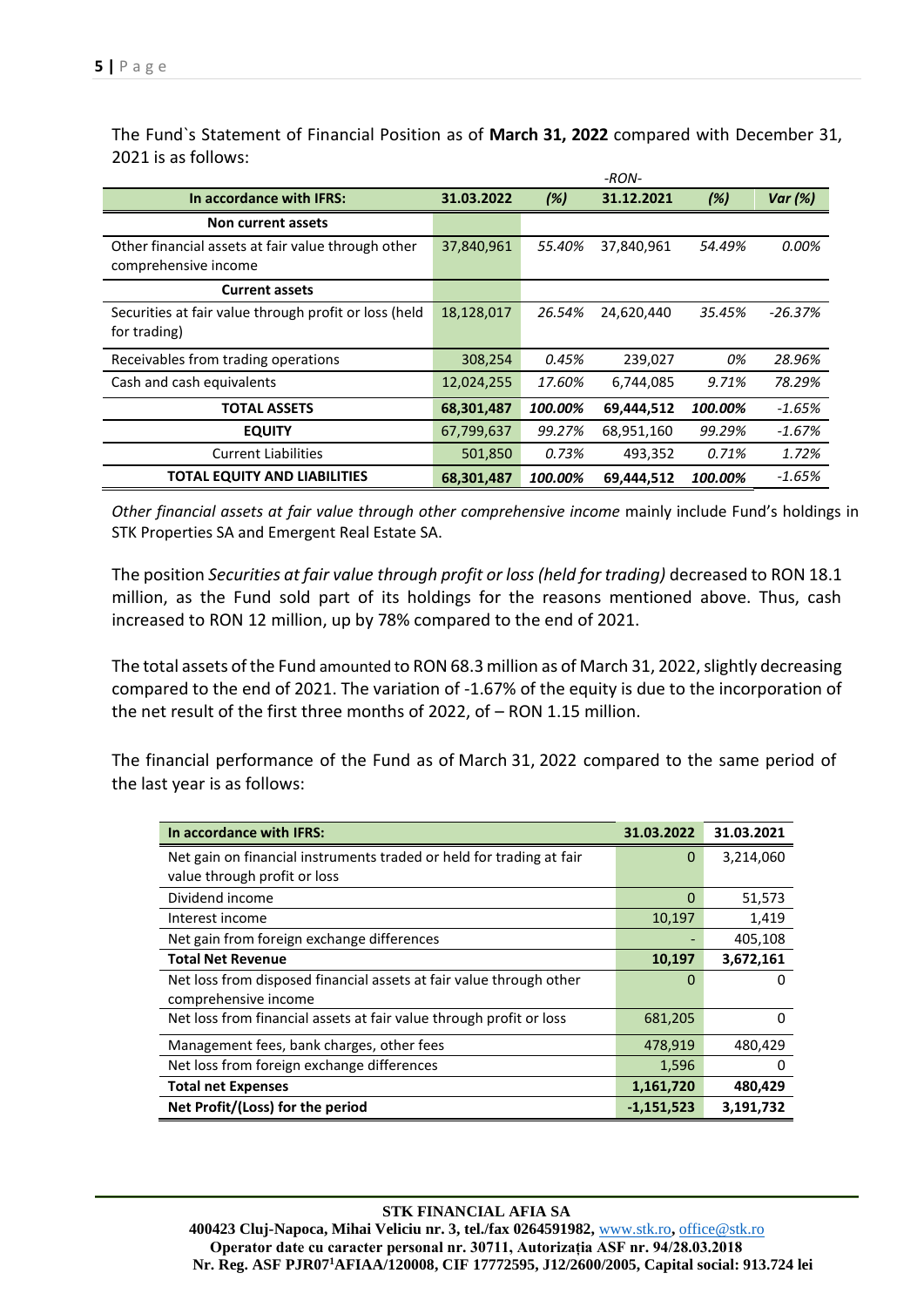In the first quarter, we liquidated most of the fund's holdings due to the negative short-term market outlook. As the market had a downward trend, the average selling price was below the levels recorded at the end of 2021, so that for the first 3 months there was an accounting loss of RON 1.15 million but, compared to the purchase prices in 2021, we sold at a profit.

*Management fees, bank charges and other fees*, amounting to RON 0.48 million, were the same as in the first quarter of the previous year. *Net expenses on exchange rate differences* were insignificant. The operational activity of the Fund in the first quarter of 2022 ended with a net loss of RON 1.15 million.

Attached to this report are: Statement of Financial Position as of 03/31/2021 Statement of Profit or Loss and Other Comprehensive Income as of 03/31/2021 Notes to the Accounts

**Chairman of the Board, PASCU Nicolae**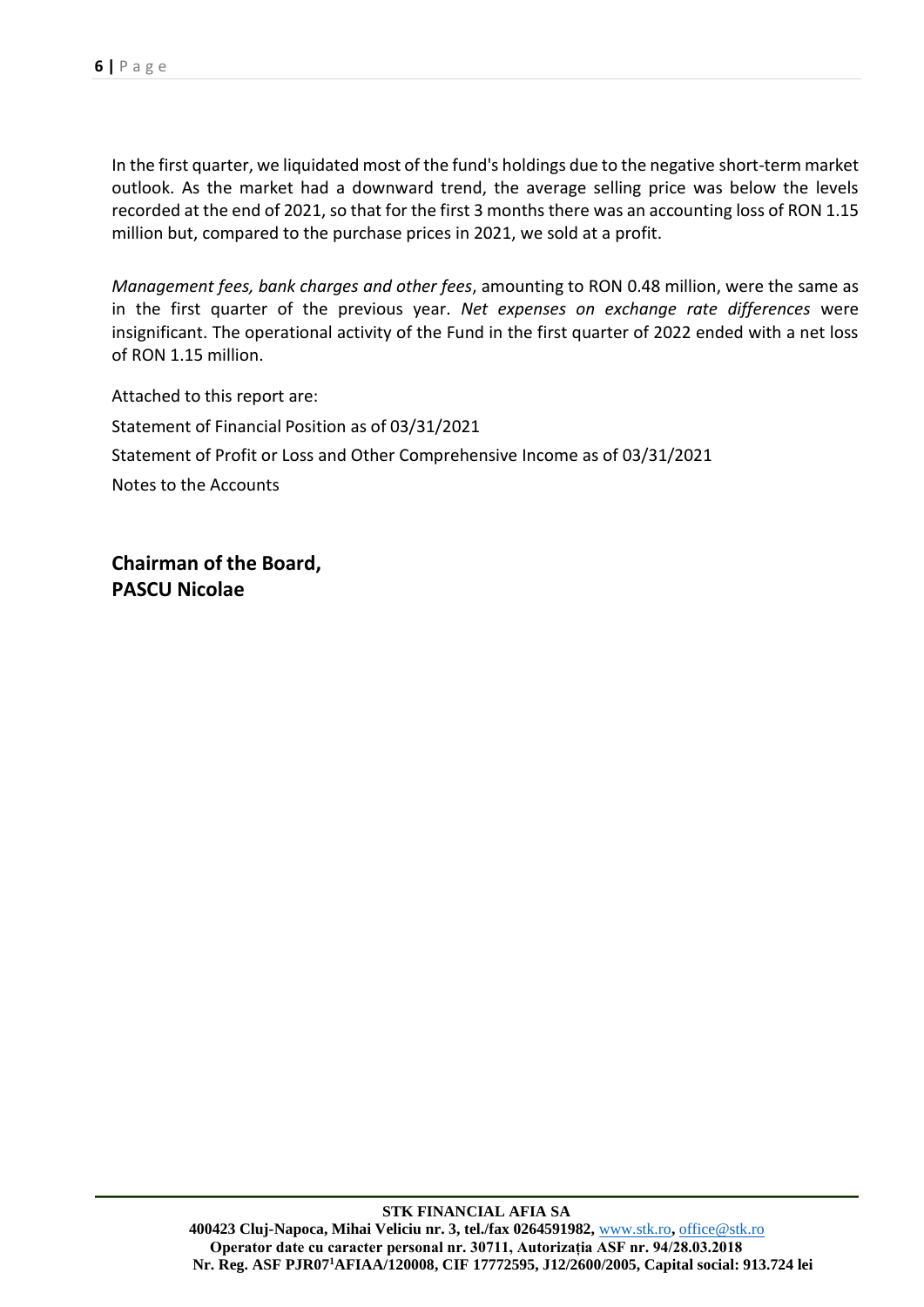### **SITUATIA POZITIEI FINANCIARE**

*31 Martie 2022*

| In lei<br>Nota                                                          | 31-Mar-22      | 31-Dec-21      |
|-------------------------------------------------------------------------|----------------|----------------|
| <b>Active imobilizate</b>                                               |                |                |
| Alte titluri imobilizate evaluate la valoarea justă prin alte elemente  | 37,840,961     | 37,840,961     |
| ale rezultatului global                                                 |                |                |
| Investitii financiare evaluate la valoarea justa prin alte elemente ale |                |                |
| rezultatului global                                                     |                |                |
| <b>Active curente</b>                                                   |                |                |
| Titluri la valoarea justa prin contul de profit sau pierdere            | 18,128,017     | 24,620,440     |
| (detinute in vederea tranzactionarii)                                   |                |                |
| Creante din operatiuni cu titluri                                       | 308,254        | 239,027        |
| Disponibilitati banesti si echivalente ale acestora                     | 12,024,255     | 6,744,085      |
| <b>TOTAL ACTIVE</b>                                                     | 68,301,487     | 69,444,512     |
| Capital privind unitatile de fond                                       | 121,950,600    | 121,950,600    |
| Prime de emisiune                                                       | 10,003,133     | 10,003,133     |
| Rezerve                                                                 | 13,237,086     | 13,237,086     |
| Rezultat reportat din trecere la IFRS                                   | (32, 498, 316) | (32, 498, 316) |
| Rezultat reportat                                                       | (43, 741, 343) | (48, 262, 933) |
| Rezultat aferent perioadei                                              | (1, 151, 523)  | 4,521,590      |
| Total capitaluri atribuibile detinatorilor de unitati de fond           | 67,799,637     | 68,951,160     |
| Datorii catre detinatorii de unitati de fond                            | 352,078        | 351,482        |
| Alte datorii                                                            | 149,772        | 141,870        |
| <b>Total datorii curente</b>                                            | 501,850        | 493,352        |
| <b>TOTAL PASIVE</b>                                                     | 68,301,487     | 69,444,512     |
| VALOAREA ACTIV NET (TOTAL ACTIVE-DATORII CURENTE)                       | 67,799,637     | 68,951,160     |
| VALOAREA ACTIVULUI NET UNITAR (VUAN)                                    | 111.19         | 113.08         |

**Numar unitati de fond:** 609,753 609,753 609,753

### **ADMINISTRATOR, EXPERT CONTABIL,**

PASCU NICOLAE **OPREAN VICTOR-BOGDAN** 

Semnatura **Semnatura** Semnatura Semnatura Semnatura Semnatura Semnatura Semnatura Semnatura Semnatura Semnatura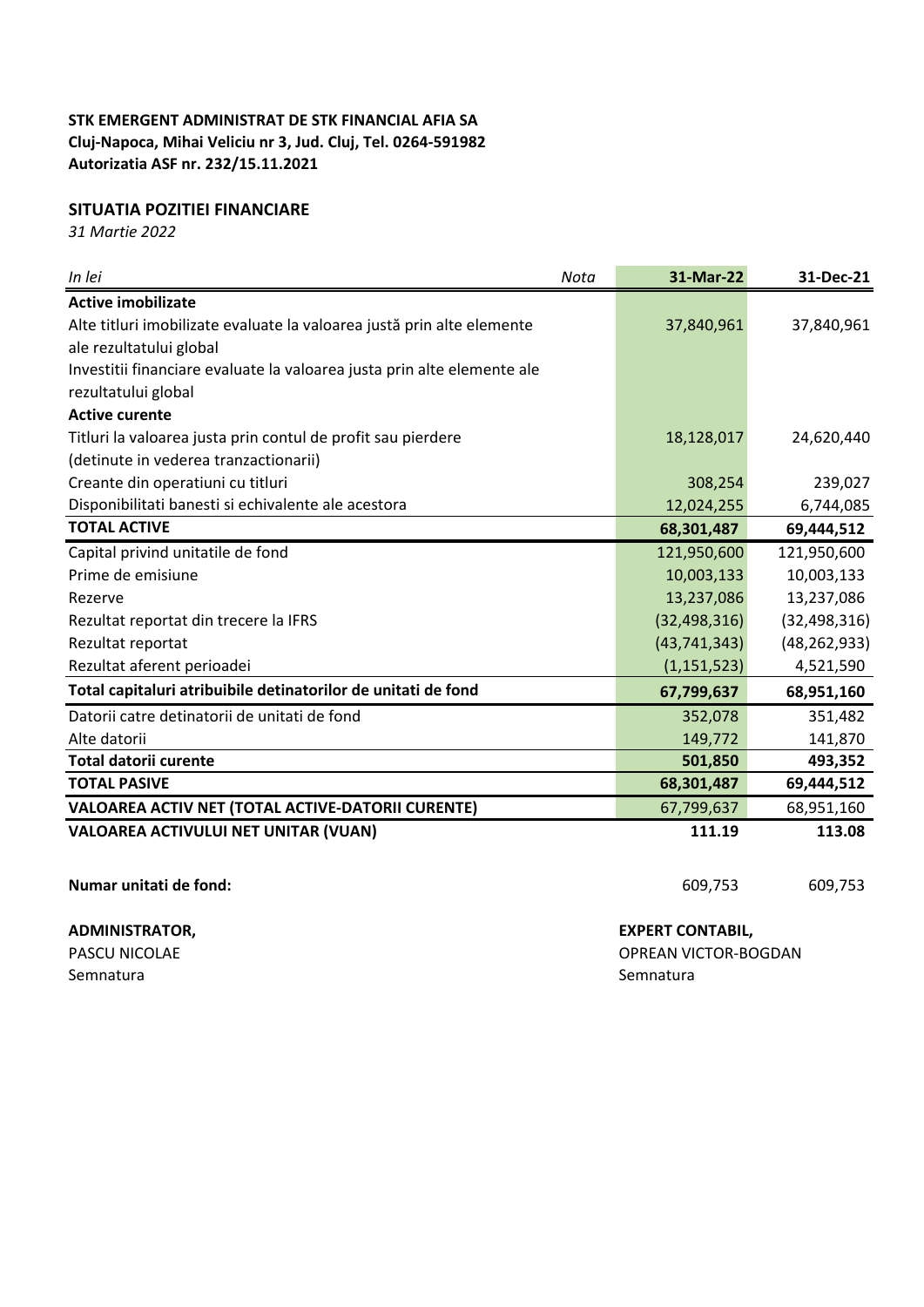# **SITUATIA CONTULUI DE PROFIT SAU PIERDERE SI ALTE ELEMENTE ALE REZULTATULUI GLOBAL**

*31 Martie 2022*

| In lei<br>Nota                                                                                   | 31.03.2022   | 31.03.2021 |
|--------------------------------------------------------------------------------------------------|--------------|------------|
| Venituri                                                                                         |              |            |
| Castiguri nete din instrumente financiare tranzactionate sau detinute in vederea                 |              | 3,214,060  |
| tranzactionarii, la valoare justa prin contul de profit sau pierdere                             |              |            |
| Venituri din dividende                                                                           |              | 51,573     |
| Venituri din dobanzi                                                                             | 10,197       | 1,419      |
| Venituri nete din diferente de curs valutar                                                      |              | 405,108    |
| <b>Total Venituri</b>                                                                            | 10,197       | 3,672,161  |
| <b>Cheltuieli</b>                                                                                |              |            |
| Pierderi nete din instrumente financiare tranzactionate sau detinute in vederea tranzactionarii, | 681,205      |            |
| la valoare justa prin contul de profit sau pierdere                                              |              |            |
| Cheltuieli de administrare a fondului                                                            | 405,753      | 358,228    |
| Cheltuieli de custodie si aferente organismelor de reglementare                                  | 47,774       | 82,155     |
| Cheltuieli legate de tranzactii                                                                  | 16,066       | 35,515     |
| Alte cheltuieli                                                                                  | 9,326        | 4,532      |
| Cheltuieli nete din diferente de curs valutar                                                    | 1,596        |            |
| <b>Total Cheltuieli</b>                                                                          | 1,161,720    | 480,429    |
| Rezultat net al exercitiului financiar                                                           | $-1,151,523$ | 3,191,732  |
| Alte elemente ale rezultatului global                                                            |              | 0          |
| Pozitii care se vor reclasifica in contul de profit sau pierdere:                                |              |            |
| Modificarea valorii juste a investitiilor financiare disponibile pentru vanzare                  | $\Omega$     | 0          |
| Total rezultat global aferent perioadei                                                          | $-1,151,523$ | 3,191,732  |
| <b>Rezultat pe actiune</b>                                                                       |              |            |
| De baza                                                                                          | $-1.8885$    | 5.2345     |
| Diluat                                                                                           | $-1.8885$    | 5.2345     |

**ADMINISTRATOR, EXPERT CONTABIL,**

Semnatura Semnatura Semnatura Semnatura Semnatura Semnatura Semnatura Semnatura Semnatura Semnatura Semnatura

Numar de unitati de fond: 609,753 609,753 609,753 609,753

PASCU NICOLAE OPREAN VICTOR-BOGDAN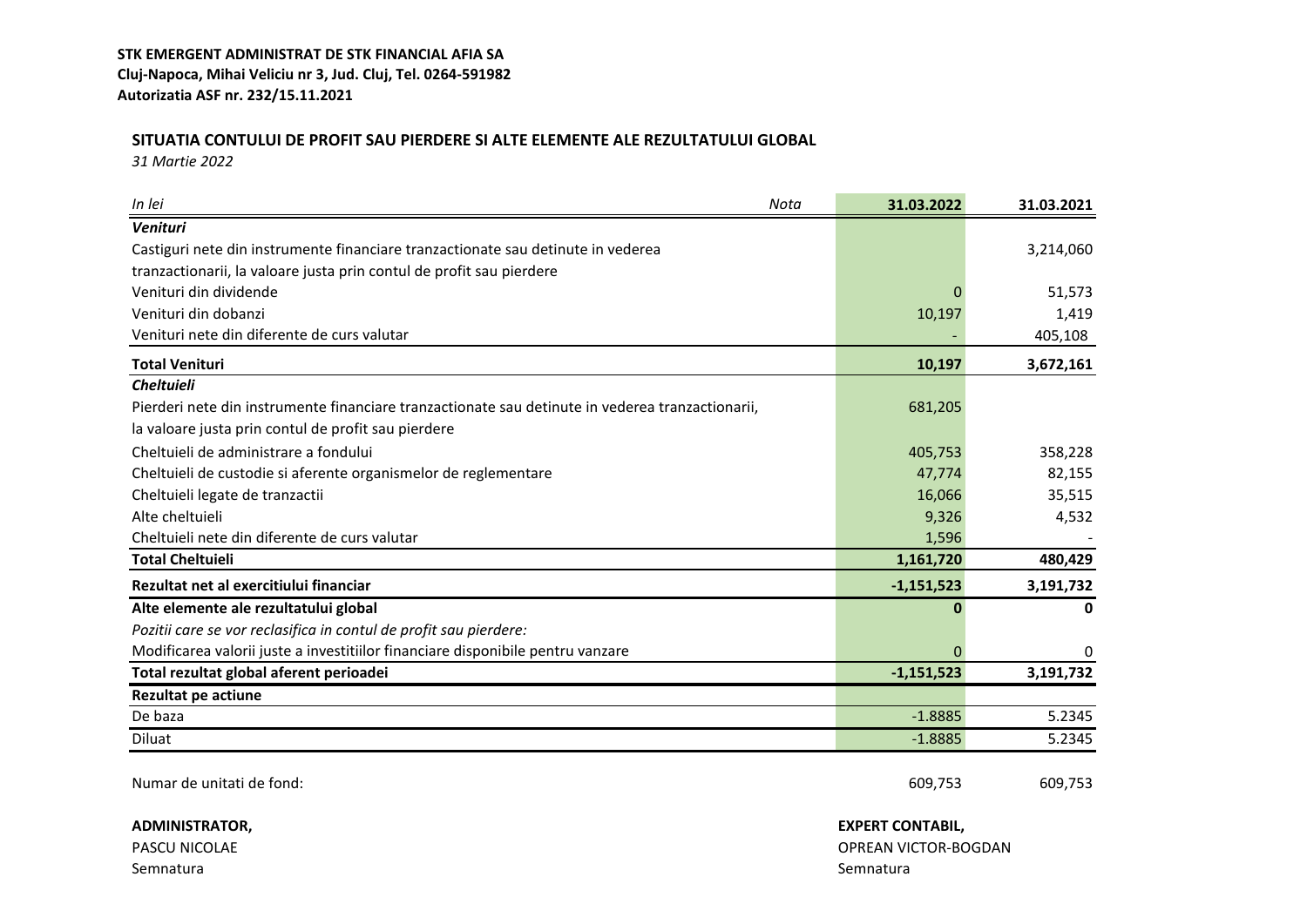#### **SITUATIA FLUXURILOR DE TREZORERIE, METODA DIRECTA**

*31 Martie 2022*

| Nota                                                                                     | 31.03.2022   | 31.03.2021   |
|------------------------------------------------------------------------------------------|--------------|--------------|
| Flux de numerar din activitati operationale                                              |              |              |
| Dobanzi incasate                                                                         | 10,197       | 1,420        |
| Dividende incasate                                                                       | 10,000       | 0            |
| Incasari din vanzarea titlurilor detinute in vederea tranzactionarii (actiuni)           | 7,779,511    | 8,613,112    |
| Incasari din vanzarea titlurilor detinute in vederea tranzactionarii (FIA)               |              |              |
| Plati pentru achizitii titluri detinute in vederea tranzactionarii                       | $-2,063,282$ | $-8,725,188$ |
| Plati administrator fond                                                                 | $-398,332$   | $-345,717$   |
| Plati alte cheltuieli operationale                                                       | $-56,327$    | $-82,744$    |
| Flux de numerar net din activitati operationale                                          | 5,281,766    | $-539,117$   |
| Flux de numerar din activitati de finantare                                              |              |              |
| Dividende platite detinatorilor de unitati de fond                                       |              | $-12,465$    |
| Impozit platit pentru dividende                                                          |              |              |
| Flux de numerar net din activitati de finantare                                          | Ω            | $-12,465$    |
| Crestere/scadere neta a disponibilitatilor si echivalente                                | 5,281,766    | $-551,582$   |
| Disponibilitati si echivalente la data de 1 ianuarie                                     | 6,744,085    | 23,150,763   |
| Efectul modificarii de curs valutar asupra disponibilitatilor si echivalentelor acestora | $-1,596$     | 365,977      |
|                                                                                          |              |              |
| Disponibilitati si echivalente la finele perioadei de raportare                          | 12,024,255   | 22,965,159   |

#### **ADMINISTRATOR, EXPERT CONTABIL,**

Semnatura di Semnatura Semnatura Semnatura Semnatura Semnatura Semnatura Semnatura Semnatura Semnatura Semnatu

PASCU NICOLAE OPREAN VICTOR-BOGDAN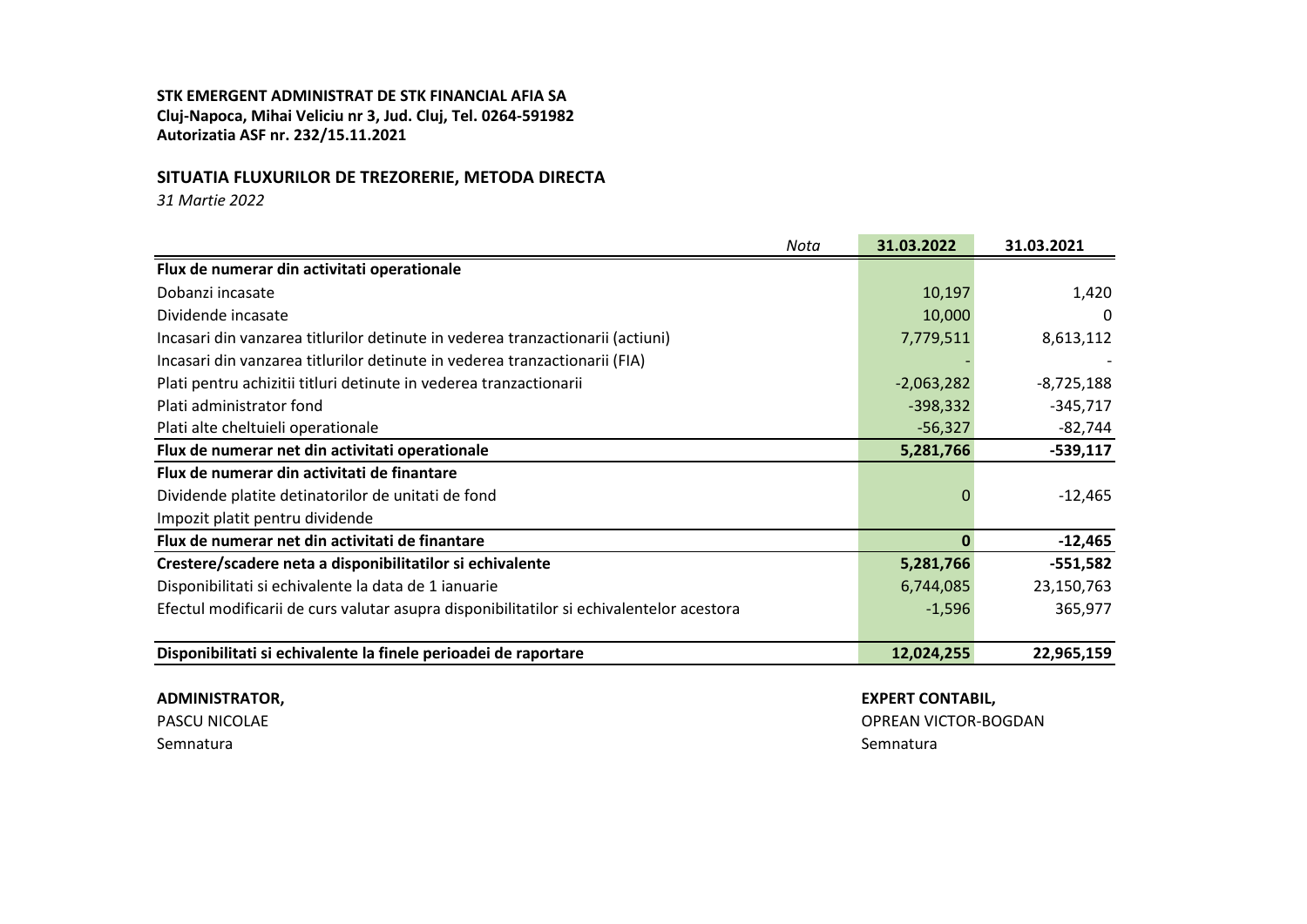### **SITUATIA MODIFICARII CAPITALURILOR PROPRII**

*31 Martie 2022*

| Lei                                                   | 31.03.2022   | 31.12.2021 |
|-------------------------------------------------------|--------------|------------|
| Sold la 1 ianuarie   inceputul perioadei de raportare | 68,951,160   | 59,567,832 |
| Cresterea/(Scaderea) capitalurilor proprii            | $-1,151,523$ | 9,383,328  |
| Sold la 31 martie   sfarsitul perioadei de raportare  | 67,799,637   | 68,951,160 |

Semnatura **Semnatura** Semnatura Semnatura Semnatura Semnatura Semnatura Semnatura Semnatura Semnatura Semnatura

### **ADMINISTRATOR, EXPERT CONTABIL,**

PASCU NICOLAE **OPREAN VICTOR-BOGDAN**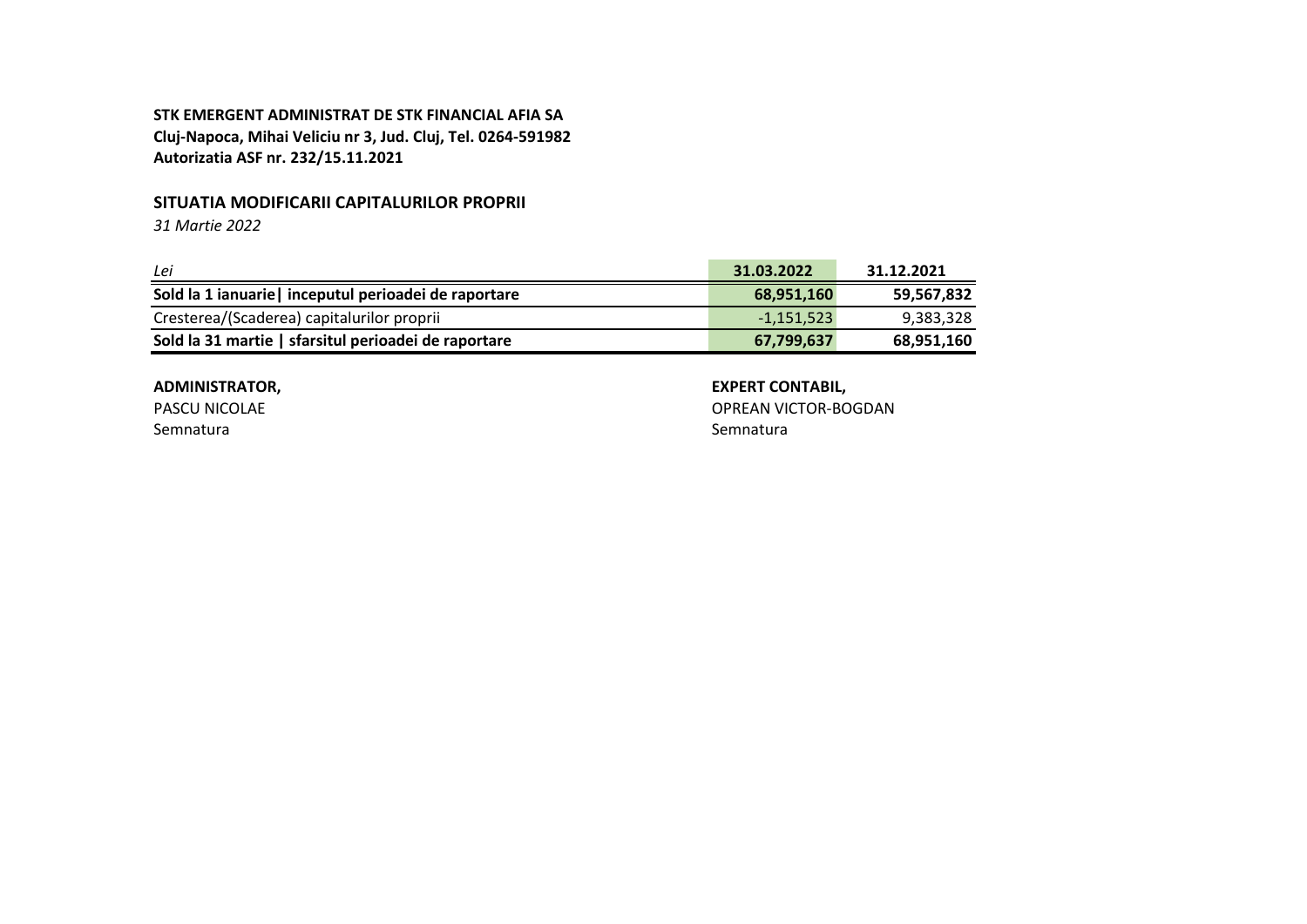# **NOTE EXPLICATIVE la Situațiile financiare ale fondului STK Emergent – 31 Martie 2022**

- **1. Entitatea care raportează**
- **2. Bazele întocmirii**
- **3. Politici contabile semnificative**
- **4. Estimarea valorii juste**
- **5. Situația poziției financiare: aspecte relevante**
- **6. Situația rezultatului global: aspecte relevante**
- **7. Unități de fond răscumpărabile și prime de emisiune**
- **8. Capitaluri**
- **9. Interese în societățile afiliate**
- **10. Tranzacții cu persoanele legate**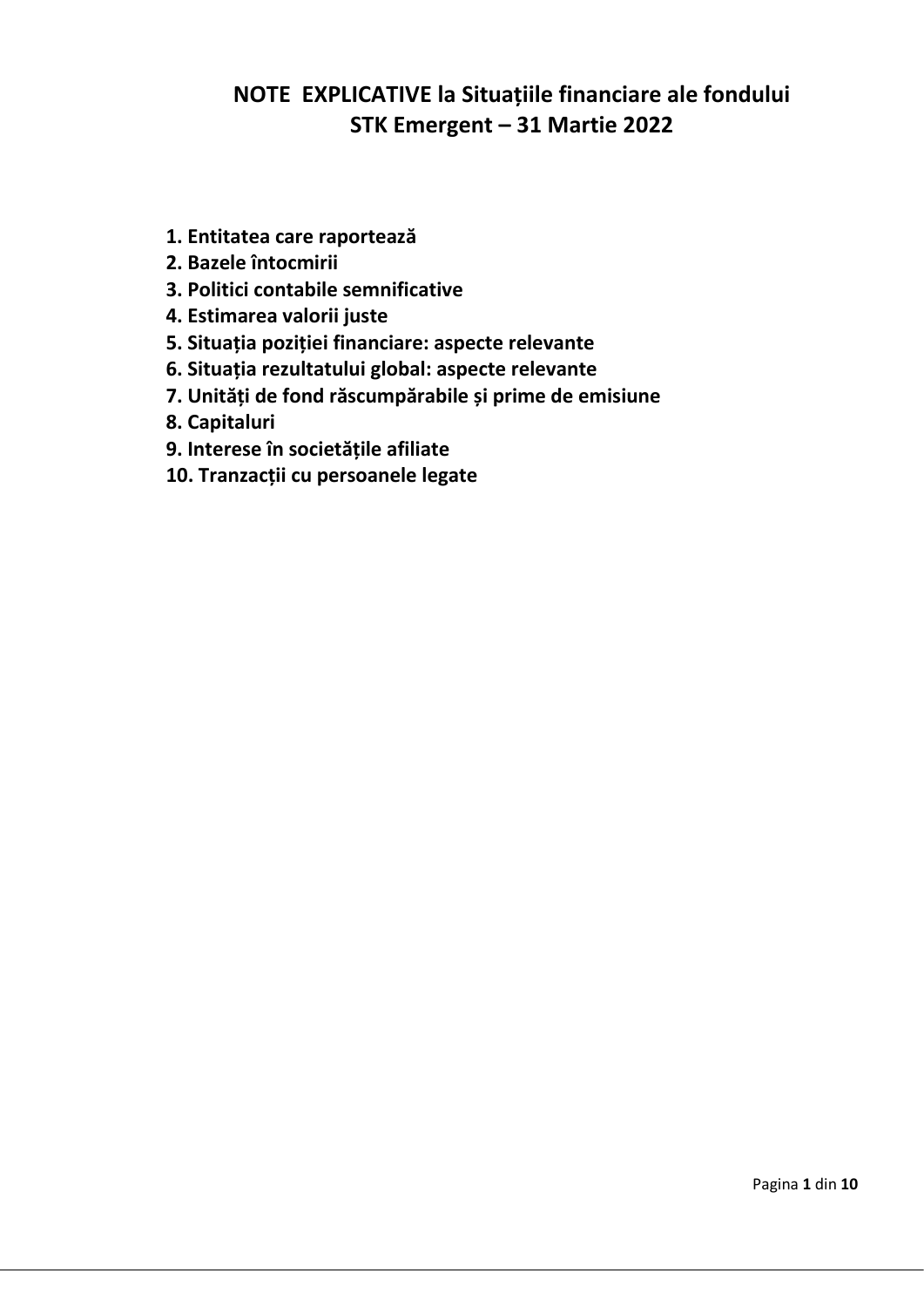# **1. Entitatea care raportează**

Fondul STK EMERGENT este un fond de investiții alternative listat la Bursa de Valori București. Fondul este administrat de STK FINANCIAL AFIA SA cu sediul în România, 400423 Cluj-Napoca, str. Mihai Veliciu nr. 3.

STK Emergent a fost autorizat de către ASF in 15 noiembrie 2021 ca fond de investiții alternative de tip închis, cu o politică de investiții diversificată, ale cărui titluri de participare sunt distribuite către investitorii de retail.

Fondul funcţionează sub supravegherea Autorităţii de Supraveghere Financiară (A.S.F.) şi este înscris în Registrul ASF sub nr. **CSC09FIAIR/120013**. Depozitarul activelor Fondului este BRD-GSG.

Obiectivul principal al fondului îl constituie atragerea de fonduri de la investitori, în vederea investirii acestora în conformitate cu Documentele de constituire și cadrul legal aplicabil, în interesul exclusiv al acestora.

Strategia de administrare prevede practicarea unei administrări active prin alocarea resurselor către actiunile și domeniile cu cel mai mare potențial de câștig. În aceaștă categorie intră în special acțiunile subevaluate raportate la media domeniului sau cele cu potențial mare de creștere în viitor.

Capitalul social subscris şi vărsat este de 121.950.600 lei. Principalele caracteristici ale unităților de fond emise de STK Emergent: 609.753 unități de fond, nominative, dematerializate, cu valoare nominală de 200 RON pe unitate de fond.

# **2. Bazele întocmirii**

S-au întocmit Situațiile financiare individuale la data de 31.03.2022 în baza Normei nr. 39/2015 pentru aprobarea Standardelor Internaţionale de Raportare Financiară de către entitățile autorizate, reglementate şi supravegheate de Autoritatea de Supraveghere Financiară din Sectorul Instrumentelor şi Investițiilor Financiare şi în baza Standardelor Internaționale de Raportare Financiară (IFRS).

Pentru întocmirea situațiilor financiare fondul a pus în practică IFRS 9 începând cu 2018.

IFRS 9 include îndrumări revizuite privind clasificarea și evaluarea instrumentelor financiare, un model nou privind pierderile de credit aşteptate anticipat pentru calculul deprecierii activelor financiare. De asemenea, preia orientările privind recunoașterea și derecunoașterea instrumentelor financiare din IAS 39. IFRS 9 este valabil pentru perioadele de raportare anuale care încep la 1 ianuarie 2018 si aplicate ulterior acestei date.

# *Clasificarea activelor financiare și pasivelor financiare*

IFRS 9 conține trei categorii principale de clasificare pentru activele financiare: evaluate la cost amortizat, valoarea justă prin contul global (FVOCI) şi valoarea justă prin profit sau pierdere (FVTPL). Clasificarea IFRS 9 se bazează în general pe modelul de afaceri în care este gestionat un activ financiar și pe fluxurile sale de trezorerie contractuale.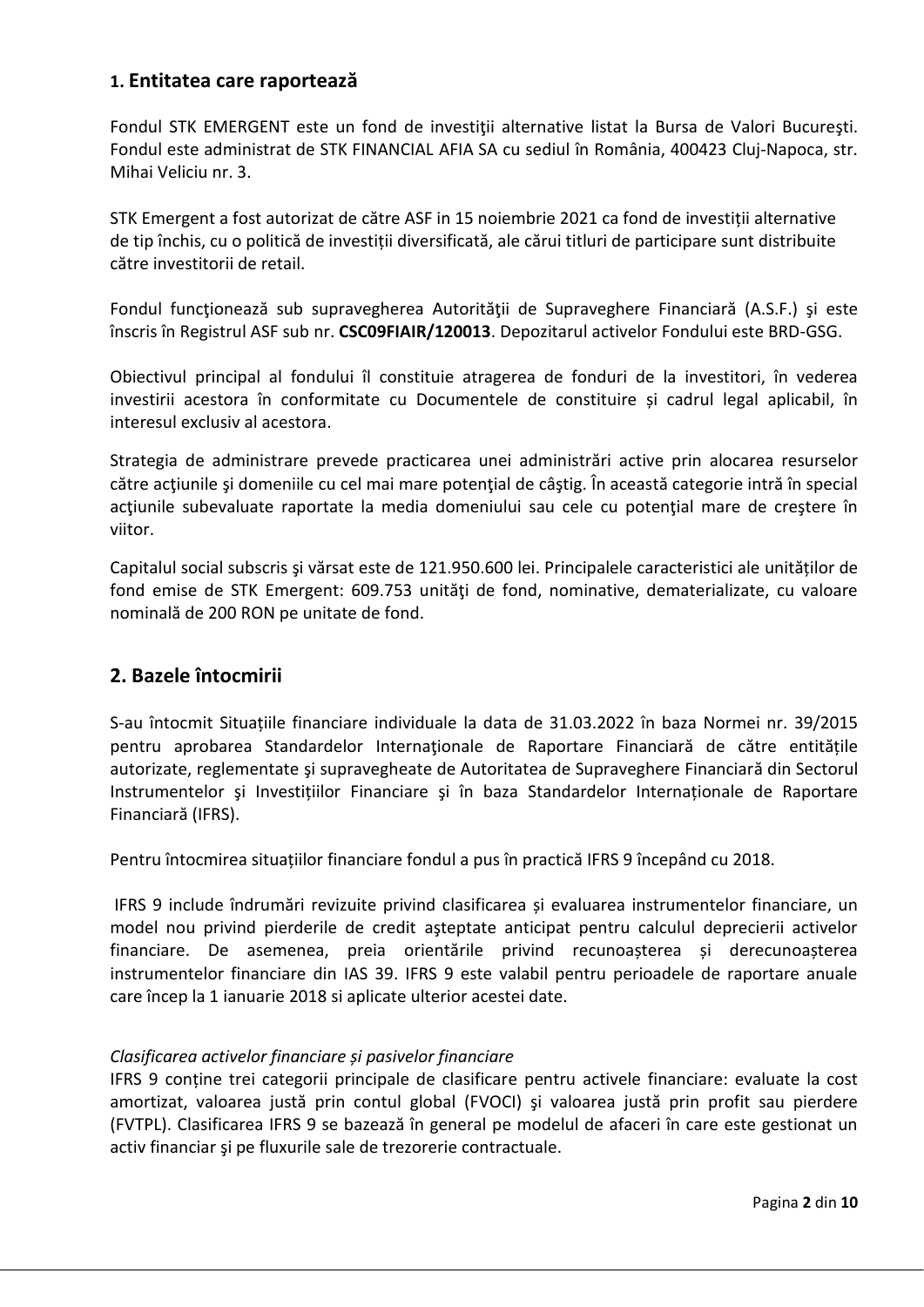IFRS 9 menține în mare măsură cerințele existente din IAS 39 pentru clasificarea pasivelor financiare. Acest standard nu a avut impact asupra clasificării activelor financiare și a datoriilor financiare ale Fondului.

### *Deprecierea activelor financiare*

IFRS 9 prevede un model nou: "pierderi de credit anticipate".

Pe baza evaluării inițiale a Fondului, nu se așteaptă ca modificările aduse modelului de depreciere să aibă un impact semnificativ asupra activelor financiare ale Fondului.

### **Aprobarea Situațiilor Financiare**

Situațiile financiare au fost aprobate în ședința Consiliului de Administrație a STK Financial AFIA SA din data de 13 mai 2022.

### **2.1. Declarație de conformitate**

Situațiile financiare la 31.03.2022 au fost întocmite în conformitate cu Standardele Internaționale de Raportare Financiara (IFRS).

#### **2.2 Bazele evaluării**

Situațiile financiare au fost întocmite pe baza valorii juste și prezentate ca:

a) active financiare deţinute în scopul tranzacţionării, evaluate la valoare justă;

b) active financiare evaluate la valoare justă prin alte elemente ale rezultatului global care nu sunt cotate, reprezentate de titluri de capital sau unităţi de fond în organisme de plasament colectiv.

Fondul nu deţine alte active în afara celor financiare.

### **2.3 Moneda funcțională şi de prezentare**

Aceste Situații financiare sunt prezentate în lei (Ron), aceasta fiind şi moneda funcțională a Fondului. Toate informațiile financiare sunt prezentate în lei (Ron), rotunjite la cea mai apropiată unitate, dacă nu se specifică altfel. Fondul nu deține creanțe sau datorii exprimate în alte valute, altele decât cele provenite direct din activitățile de tranzacționare.

# **Politici contabile semnificative**

Politicile contabile prezentate mai jos au fost aplicate în mod consecvent pentru toate perioadele prezentate în aceste situații financiare.

#### **Situaţia poziţiei financiare**

Fondul STK Emergent deține active exclusiv financiare: active financiare la valoarea justă prin contul de profit sau pierdere, active financiare evaluate la valoare justă prin alte elemente ale rezultatului global, creanțe, numerar şi echivalente de numerar. Echivalentele de numerar sunt reprezentate de depozite bancare overnight.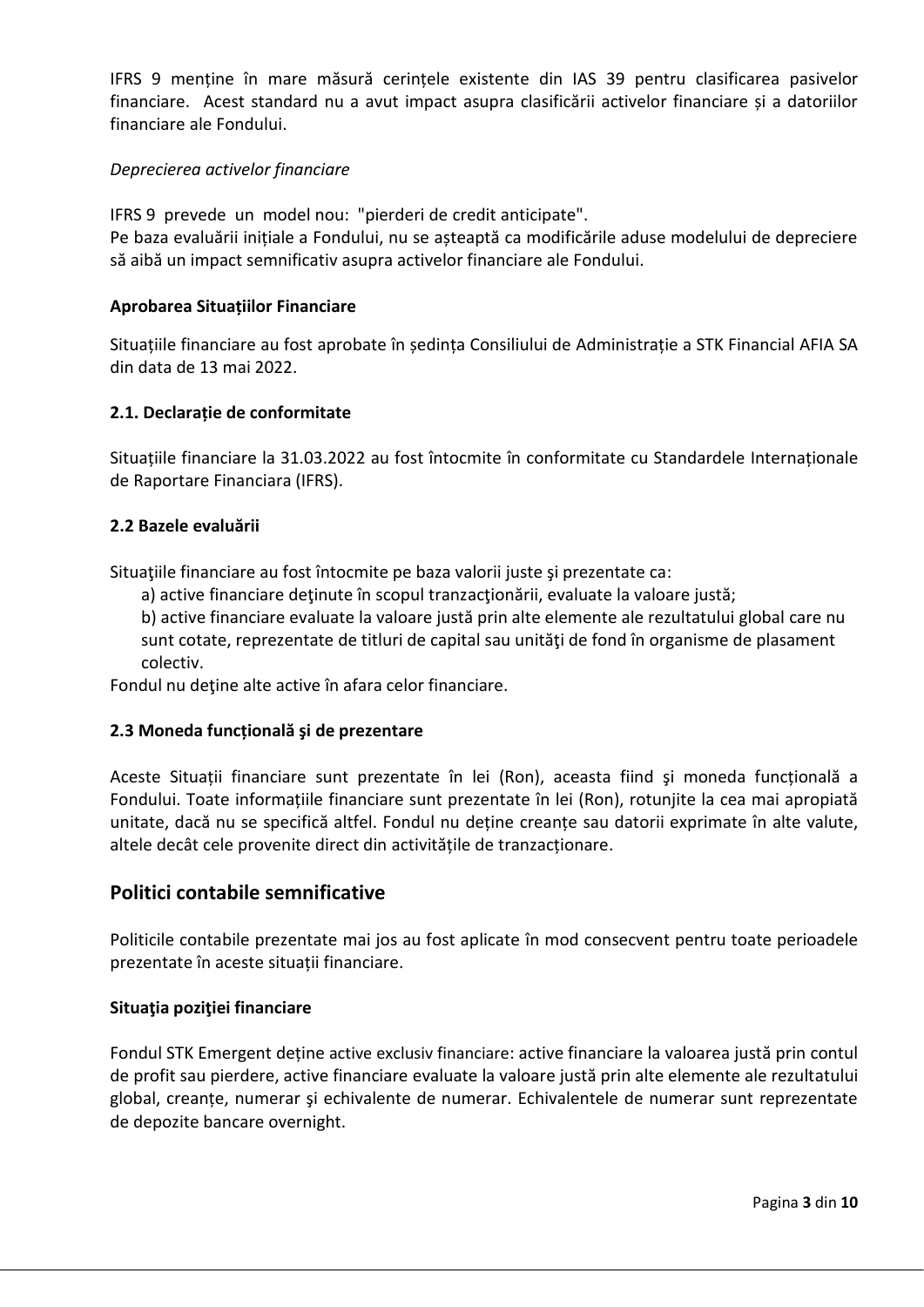Instrumentele financiare sunt recunoscute initial la data tranzactionării când Fondul devine parte a condițiilor contractuale ale instrumentului.

Se derecunoaşte un activ financiar atunci când expiră drepturile contractuale asupra fluxurilor de numerar generate de activ sau atunci când Fondul a transferat drepturile de a primi fluxuri de numerar aferente acelui activ financiar într-o tranzacție în care a transferat în mod semnificativ toate riscurile şi beneficiile dreptului de proprietate.

# • *Active financiare evaluate la valoare justa prin alte elemente ale rezultatului global*

Activele financiare evaluate la valoare justă prin alte elemente ale rezultatului global sunt active financiare nederivate care sunt evaluate la valoare justă prin alte elemente ale rezultatului global şi care nu sunt clasificate în niciuna dintre categoriile: împrumuturi şi creanțe, investiții financiare păstrate până la scadență, nici active financiare la valoare justă prin profit sau pierdere.

Această categorie include în cazul Fondului titlurile deținute la societățile SC STK PROPERTIES S.A. şi EMERGENT REAL ESTATE S.A. şi titluri la organismele de plasament colectiv necotate pe o piaţă reglementată. Aceste titluri au fost evaluate inițial la cost şi ulterior la valoarea justă (având în vedere că titlurile sunt necotate si fondul are o participatie mai mare de 33% din capitalul social al acestor societati, valoarea justă este dată de un raport de evaluare realizat de un evaluator extern avizat ANEVAR).

Toate investiţiile de capital aflate în aria de acoperire a IFRS 9 sunt recunoscute la valoare justă în Situația poziției financiare iar modificările de valoare în Contul de profit și pierdere, cu excepția acelor investiții de capital pentru care entitatea a ales să prezinte modificările de valoare în Alte elemente ale rezultatului global (OCI Other Comprehensive Income). Opţiunea de desemnare a instrumentelor de capital la valoare justă prin alte elemente ale rezultatului global (Fair Value Through Other Comprehensive Income FVTOCI) este disponibilă la recunoaşterea iniţială şi este irevocabilă. Această desemnare duce la prezentarea tuturor câştigurilor şi pierderilor asociate, în Alte elemente ale rezultatului global (OCI) cu excepția veniturilor din dividende recunoscute în Contul de profit sau pierdere.

# • *Active financiare deținute în scopul tranzacționării*

Un activ financiar deținut în scopul tranzacționării este un activ achiziționat sau produs, în principal, în scopul de a genera profit, ca rezultat al fluctuațiilor pe termen scurt ale prețului sau ale marjei intermediarului.

Activele financiare sunt desemnate ca fiind evaluate la valoarea justă prin Contul de profit sau pierdere dacă Fondul gestionează aceste investiții şi ia decizii de cumpărare sau de vânzare pe baza valorii juste în conformitate cu strategia de investiție şi gestionare a riscului. La recunoașterea iniţială, costurile de tranzacționare atribuibile sunt recunoscute în Contul de profit sau pierdere în momentul în care sunt suportate. Instrumentele financiare la valoarea justă prin Contul de profit sau pierdere sunt evaluate la valoarea justă, iar modificările ulterioare sunt recunoscute în Contul de profit sau pierdere.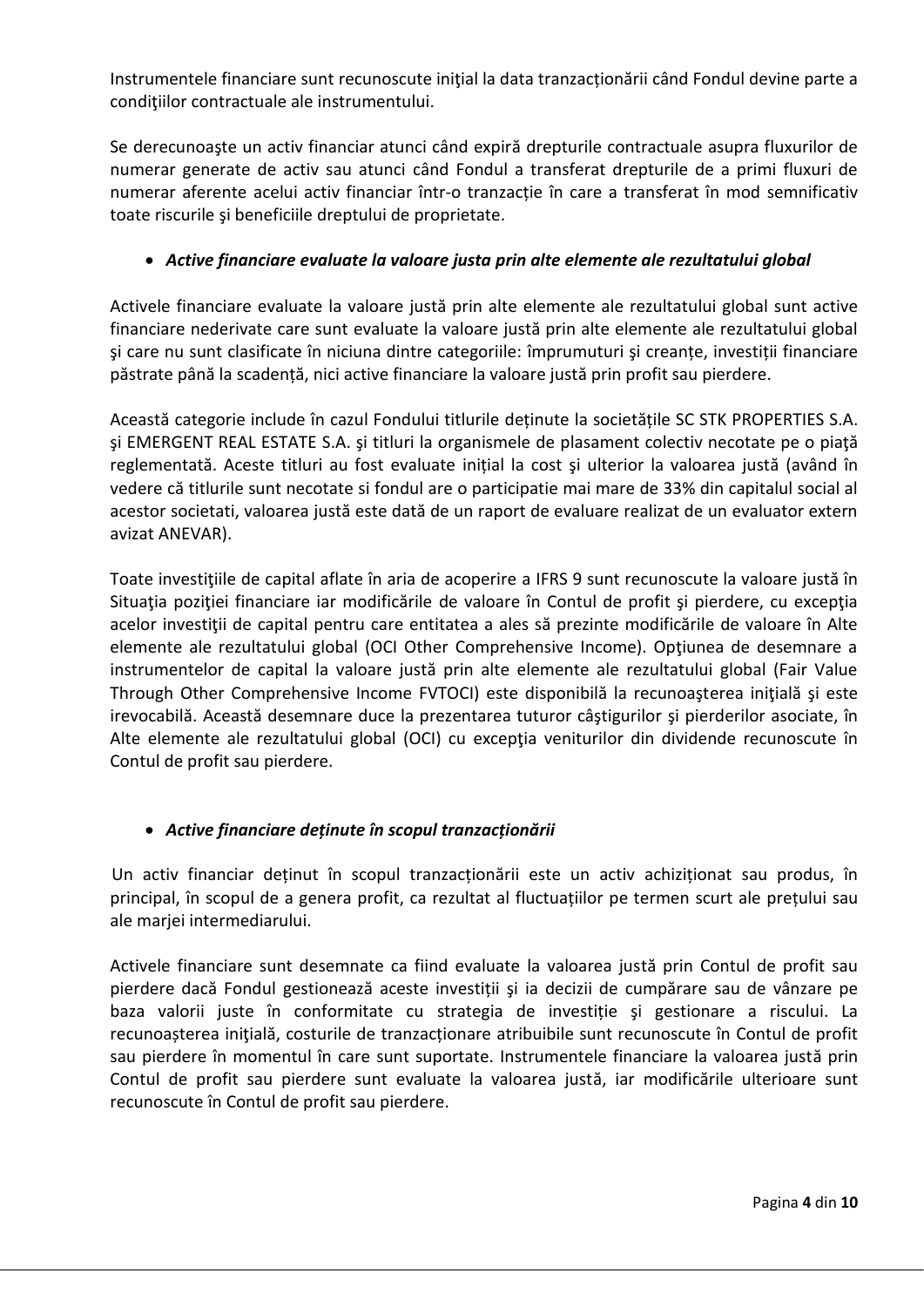### *Prevederi comune pentru Active financiare deținute pentru tranzacționare şi Active financiare evaluate la valoare justă prin alte elemente ale rezultatului global*

Evaluarea iniţială, la intrare în gestiune a titlurilor, indiferent de clasificarea lor, se efectuează la data achiziției. Din portofoliul tranzacționabil, cea mai mare parte a titlurilor sunt tranzacționate pe o baza curentă, diferențele dintre valoarea recunoscută cu ocazia achiziției şi cele realizate/marcate cu ocazia vânzării fiind imediat transferate în rezultat pe o baza netă inclusiv diferențele de curs valutar atunci când titlurile sunt denominate într-o valută. Reevaluările necesare la finele perioadelor se referă, în cea mai mare parte, la active financiare care în mod obișnuit tranzitează activul bilanțier şi sunt doar ocazional în stoc la finele acestor perioade.

Descărcarea din gestiune a titlurilor, indiferent de clasificarea lor se face la costul mediu de achiziție ponderat cu numărul de acțiuni achiziționate, după fiecare tranzacție.

IFRS nu prevăd în mod expres utilizarea unor conturi separate de diferențe de valoare pentru titlurile clasificate ca evaluate la valoare justă prin alte elemente ale rezultatului global . Contabil, se folosesc două clase de conturi pentru investițiile în Active financiare evaluate la valoare justă prin alte elemente ale rezultatului global (la valoare justă determinată pe baza situațiilor financiare ale firmelor la care se dețin acțiuni) şi respectiv Active financiare deținute pentru tranzacționare la valoarea justă (cazul titlurilor tranzacționate pe o piață activă).

Descărcarea din gestiune a diferențelor de evaluare aferente titlurilor disponibile pentru tranzacționare vândute se face înmulțind numărul de acțiuni vândute cu diferența de valoare medie pe acțiune, reevaluată după fiecare nouă achiziție de acțiuni, similar calculului costului mediu ponderat al titlurilor.

Atunci când Fondului i se atribuie acțiuni gratuite care sunt cotate (fie ca urmare a încorporării la emitent a unor rezerve în capitalul social, fie ca urmare a acordării de dividende sub formă de acțiuni gratuite), acestea nu determină nicio înregistrare în contabilitate, ci doar modificarea numărului de acțiuni deținute şi implicit a costului mediu ponderat al acestora. Aceste recalculări vor modifica cheltuiala înregistrată cu ocazia vânzării, în sensul diminuării acesteia, câştigul fiind recunoscut imediat în Contul de profit sau pierdere, pe o bază netă conform documentelor care atestă tranzacţionarea.

Acțiunile necotate sunt clasificate ca titluri imobilizate evaluate la valoare justă prin alte elemente ale rezultatului global şi sunt înregistrate la valoarea justă. Valoarea justă se reconciliază cu fiecare dată a publicării raportărilor financiare ale societăţilor la care se dețin acțiuni necotate, respectiv pe baza activului net în cazul titlurilor deținute la organisme de plasament colectiv.

### *Deprecierea activelor financiare*

Un activ financiar care nu este contabilizat la valoarea justă prin contul de profit sau pierdere este testat la fiecare dată de raportare pentru a determina dacă există dovezi obiective cu privire la existența unei deprecieri. Un activ financiar este considerat depreciat dacă există dovezi obiective care să indice faptul că ulterior recunoașterii inițiale a avut loc un eveniment care a cauzat o pierdere, iar acest eveniment a avut un impact negativ asupra fluxurilor de trezorerie viitoare preconizate ale activului şi pierderea poate fi estimată în mod credibil.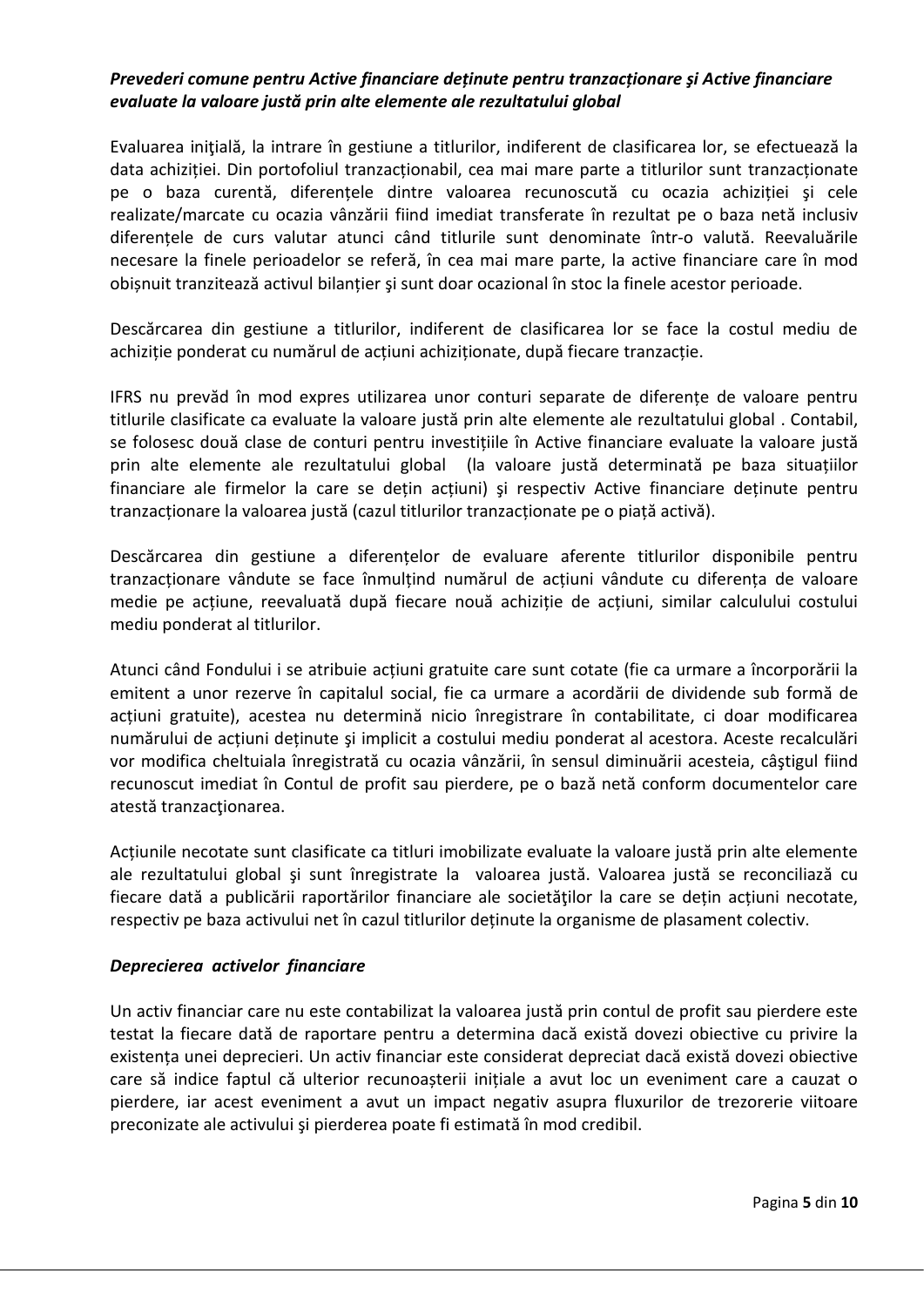Dovezile obiective care indică faptul că activele financiare (inclusiv instrumentele de capital) sunt depreciate pot include neîndeplinirea obligațiilor de plată de către un debitor, restructurarea unei sume datorate Fondului conform unor termeni pe care Fondul în alte condiții nu i-ar accepta, indicii că un debitor sau un emitent va intra în faliment, dispariția unei piețe active pentru un instrument. În plus, pentru o investiție în instrumente de capital, o scădere semnificativă şi îndelungată sub cost a valorii sale juste este o dovadă obiectivă de depreciere.

Creanțele şi depozitele sunt recunoscute inițial la data la care au fost inițiate.

### • *Datorii financiare*

În concordanță cu IFRS 9, caracteristica esenţială care face deosebirea dintre o datorie financiară şi un instrument de capitaluri proprii este existența unei obligații contractuale a entității emitente fie: de a livra numerar sau un alt activ financiar unei alte întreprinderi (deţinătorului instrumentului); fie de a schimba instrumente financiare cu o altă entitate (deţinătorul instrumentului) în condiții ce sunt potențial defavorabile entității emitente.

În cazul în care există o asemenea obligație contractuală, instrumentul respectiv se încadrează în definiția unei datorii financiare, independent de maniera în care obligația va fi decontată. Dacă instrumentul financiar nu generează o obligație contractuală pentru emitent de a livra numerar sau un alt activ financiar sau de a schimba instrumente financiare cu o altă întreprindere în condiții ce îi sunt potențial defavorabile, atunci acesta este un instrument de capitaluri proprii.

La data de 31.03.2022 Fondul nu are datorii financiare cu exigibilitate mai mare de un trimestru.

### • **Venituri şi cheltuieli financiare**

Veniturile financiare cuprind venituri din dobânzi aferente sumelor investite, venituri din dividende, câștiguri din tranzacționarea activelor financiare, modificările valorii juste a activelor financiare recunoscute la valoarea justă prin contul de profit sau pierdere.

Veniturile din dobânzi sunt recunoscute în contul de profit sau pierdere în baza contabilității de angajamente, utilizând metoda dobânzii efective.

Veniturile din dividende sunt recunoscute în contul de profit sau pierdere la data la care se stabilește dreptul Fondului de a încasa dividendele, care în cazul instrumentelor cotate este data ex-dividend.

Câștigurile/Pierderile din vânzarea activelor financiare - se înregistrează în urma fiecărei tranzacții. Descărcarea din gestiune a titlurilor se face la costul mediu de achiziție, ponderat cu numărul de acțiuni achiziționate, după fiecare tranzacție. Diferența dintre valoarea de vânzare a titlurilor şi valoarea medie determină câştigul/pierderea din vânzarea titlurilor.

În conformitate cu IFRS 9, activele financiare la valoare justă prin contul de profit şi pierdere se evaluează la valoarea justă, iar orice creștere sau scădere a valorii juste va fi reflectată în contul de profit şi pierdere ca şi un câştig din reevaluarea activelor financiare, respectiv o pierdere din reevaluarea la valoare justă a activelor financiare.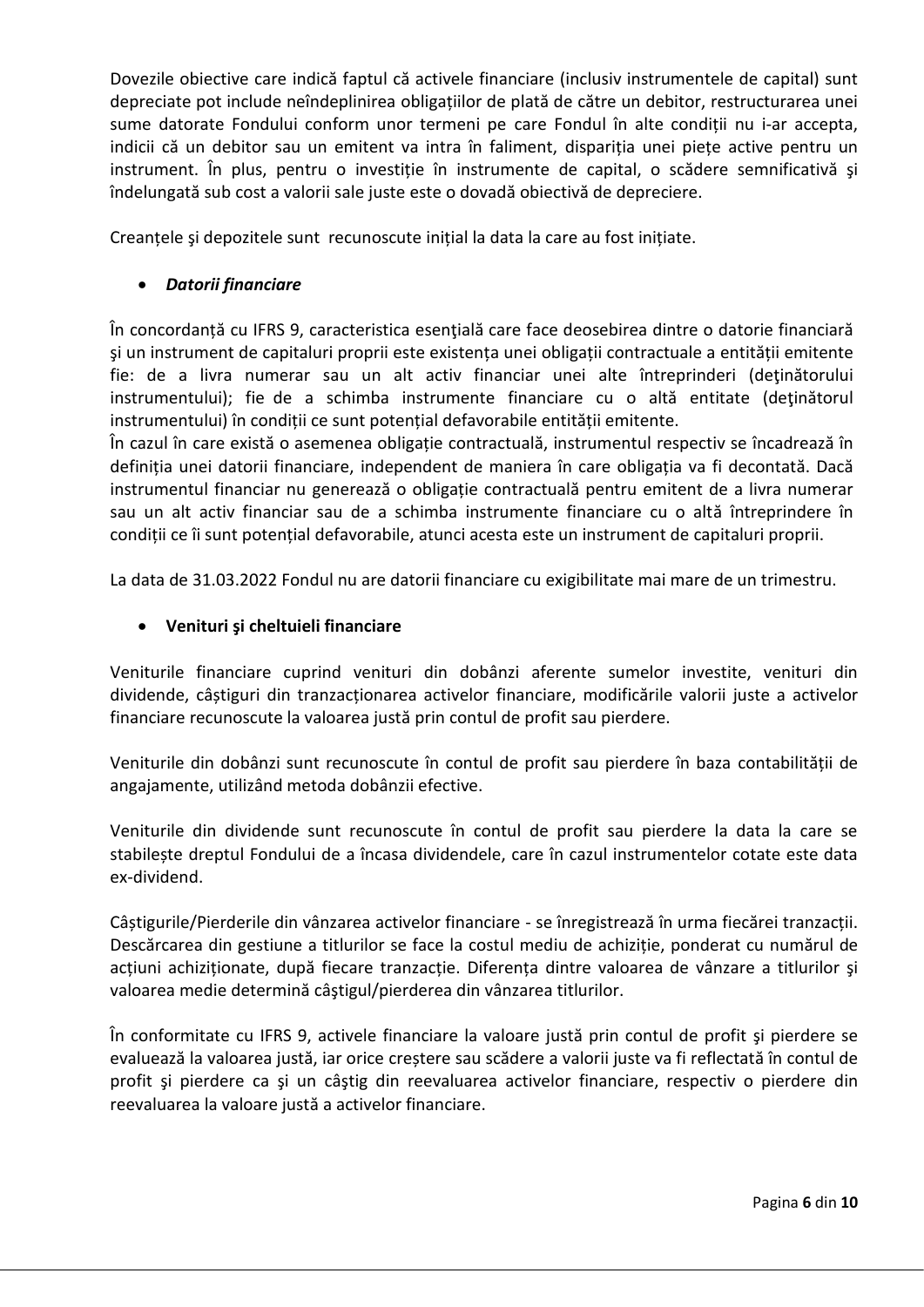Cheltuielile financiare cuprind cheltuieli cu comisioanele bancare, modificările valorii juste a activelor financiare recunoscute la valoarea justă prin contul de profit sau pierdere, pierderile din depreciere recunoscute aferente activelor financiare, pierderile din tranzacționare.

Fondul nu este plătitor de impozit pe profit.

# **4. Estimarea valorii juste**

### **4.1. Ierarhia valorilor juste conține următoarele nivele:**

- Nivelul 1 este reprezentat de prețurile cotate pe piețe active pentru active și datorii identice, pe care entitatea le poate accesa la data evaluării;
- Nivelul 2 este reprezentat de preturi pentru active care nu sunt cotate și care sunt observabile pentru activele evaluate fie direct fie indirect;
- Nivelul 3 sunt reprezentate de date neobservabile, obținute prin tehnici de evaluare. Aceste tehnici de evaluare a valorii juste se bazează pe datele disponibile care maximizează utilizarea datelor relevante observabile (de ex: ultimul preț) şi minimizează utilizarea datelor neobservabile.

### **4.2. Încadrarea elementelor de activ în nivelele de mai sus:**

| <b>31 Martie 2022</b>      | <b>Nivel 1</b>           | Nivel 2                  | Nivel 3                  | <b>Total</b> |
|----------------------------|--------------------------|--------------------------|--------------------------|--------------|
| Valori mobiliare cotate    | 13,253,432               | $\overline{\phantom{a}}$ |                          | 13,253,432   |
| Valori mobiliare nou emise | -                        | 1,000,000                |                          | 1,000,000    |
| Actiuni necotate           | $\overline{\phantom{a}}$ | $\overline{\phantom{0}}$ | 37,840,961               | 37,840,961   |
| Investitii la alte fonduri | -                        | 3.874.585                | $\overline{\phantom{a}}$ | 3,874,585    |
| Total:                     | 13,253,432               | 4,874,585                | 37,840,961               | 55,968,978   |

| 31 Decembrie 2021          | Nivel 1                  | Nivel 2                  | Nivel 3                  | <b>Total</b> |
|----------------------------|--------------------------|--------------------------|--------------------------|--------------|
| Actiuni cotate             | 17,376,382               | $\overline{\phantom{0}}$ |                          | 17,376,382   |
| Valori mobiliare nou emise |                          | 2,482,673                | $\overline{\phantom{a}}$ | 2,482,673    |
| Actiuni necotate           | $\overline{\phantom{0}}$ | $\overline{\phantom{a}}$ | 37,840,961               | 37,840,961   |
| Investitii la alte fonduri | 838.674                  | 3.922.710                | $\overline{\phantom{0}}$ | 4,761,384    |
| Total:                     | 18,215,056               | 6,405,384                | 37,840,961               | 62,461,401   |

### **4.3. Participațiile Fondului la societățile necotate**

Începând cu anul 2019, participațiile la societățile necotate STK Properties S.A. şi Emergent Real Estate S.A. sunt evaluate la valoarea justă dată de un raport de evaluare realizat de un evaluator extern avizat ANEVAR.

Actualizarea raportului de evaluare aferent rezultatului la 31.12.2021 a avut loc la începutul anului 2022 și a fost introdus în activul net certificat de Depozitarul BRD-GSG începând cu luna februarie 2022. Prin urmare, între activul net contabil calculat conform IFRS și prezentat în aceste situații financiare și activul net certificat de Depozitarul BRD-GSG la 31.12.2021 este o diferență de 4,861,738 lei aferentă acestui decalaj.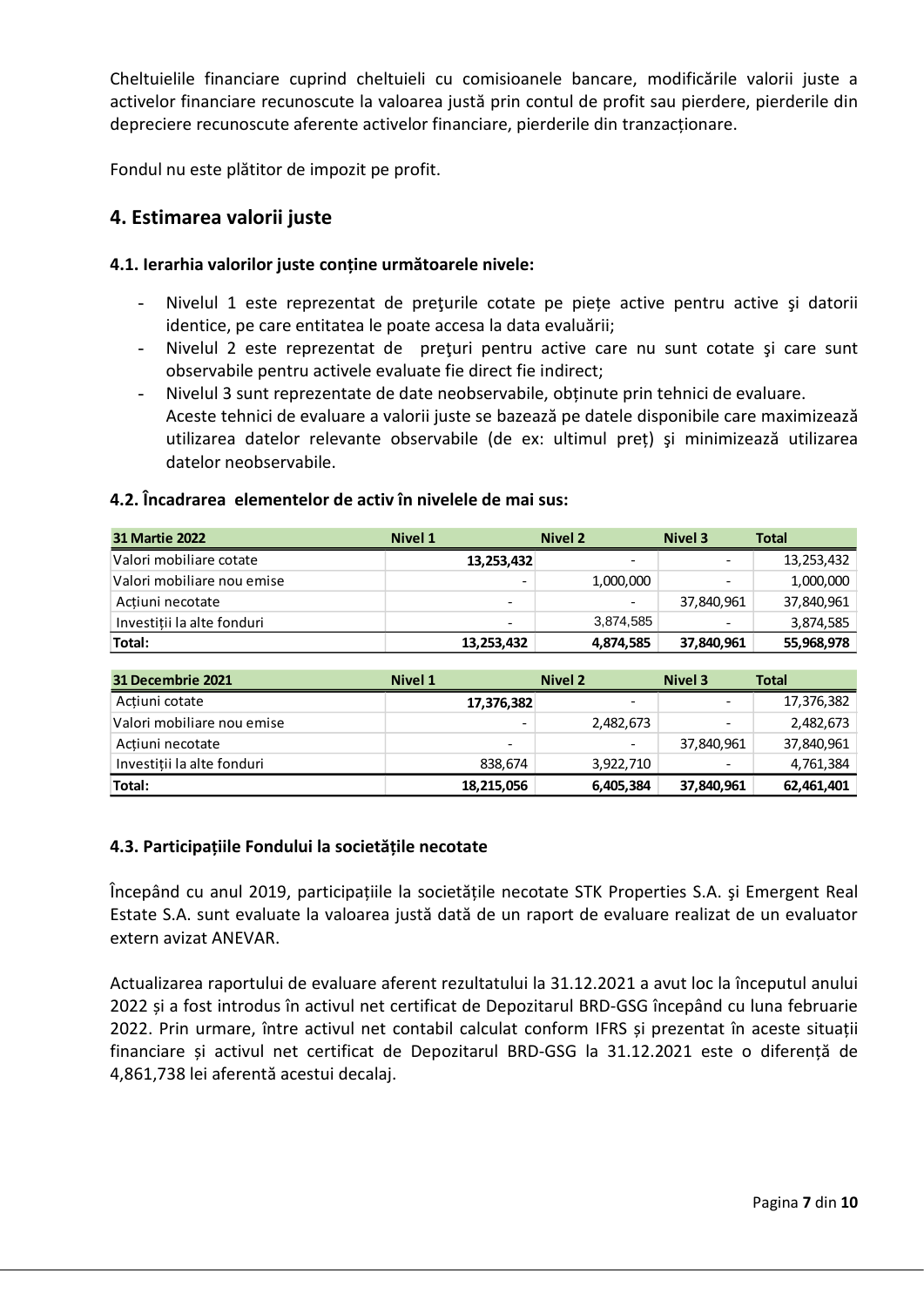# **5. Situația poziției financiare: aspecte relevante**

Aspecte materiale relevante privind Situația poziției financiare se referă la activele principale utilizate pentru obținerea beneficiilor care, comparativ cu exercițiul financiar anterior, se prezintă în detaliu astfel:

| Titluri la valoarea justa prin contul de profit sau pierdere,<br>deținute în vederea tranzacționării | <b>31 Martie 2022</b> | 31 Decembrie 2021 |
|------------------------------------------------------------------------------------------------------|-----------------------|-------------------|
| Valori mobiliare cotate                                                                              | 13,253,432            | 17,376,382        |
| Valori mobiliare nou emise                                                                           | 1,000,000             | 2,482,673         |
| Titluri participare OPCVM/FIA                                                                        | 3,874,585             | 4,761,384         |
| <b>Total</b>                                                                                         | 18,128,017            | 24,620,440        |

| Alte titluri imobilizate evaluate la valoarea justă prin alte<br>elemente ale rezultatului global | <b>31 Martie 2022</b> | 31 Decembrie 2021 |
|---------------------------------------------------------------------------------------------------|-----------------------|-------------------|
| Actiuni necotate                                                                                  | 37,840,961            | 37,840,961        |
| Actiuni cotate                                                                                    |                       |                   |
| Acțiuni cotate netranz. în ultimele 30 zile                                                       |                       |                   |
| <b>Total</b>                                                                                      | 37,840,961            | 37,840,961        |

Titlurile la valoarea justa deținute în vederea tranzacționării sunt acțiuni cotate la Bursa de Valori București (BVB) evaluate la valoarea justă de la data de 31.03.2022, acțiuni nou emise care urmează a fi listate și unități de fond la organisme de plasament colectiv (OPC).

Alte titluri imobilizate evaluate la valoare justă prin alte elemente ale rezultatului global sunt reprezentate de participațiile la capitalul societăţilor STK Properties S.A. şi Emergent Real Estate S.A., care au fost reevaluate la finalul anului 2021.

| Disponibilități și echivalente de numerar | <b>31 Martie 2022</b> | 31 Decembrie 2021 |
|-------------------------------------------|-----------------------|-------------------|
| Conturi curente                           | 524.570               | 1,244,877         |
| <b>Depozite</b>                           | 11,499,685            | 5,499,208         |
| <b>TOTAL:</b>                             | 12,024,255            | 6,744,085         |

Echivalentele de numerar ale STK Emergent de la finele perioadei de raportare sunt reprezentate de depozite overnight.

Rezultatul perioadei curente va fi detaliat mai jos la analiza situației rezultatului global.

Datoriile curente ale Fondului sunt reprezentate de comisionul de administrare, de custodie şi depozitare aferente lunii septembrie, datorii care au fost achitate în prima decadă a lunii aprilie 2022.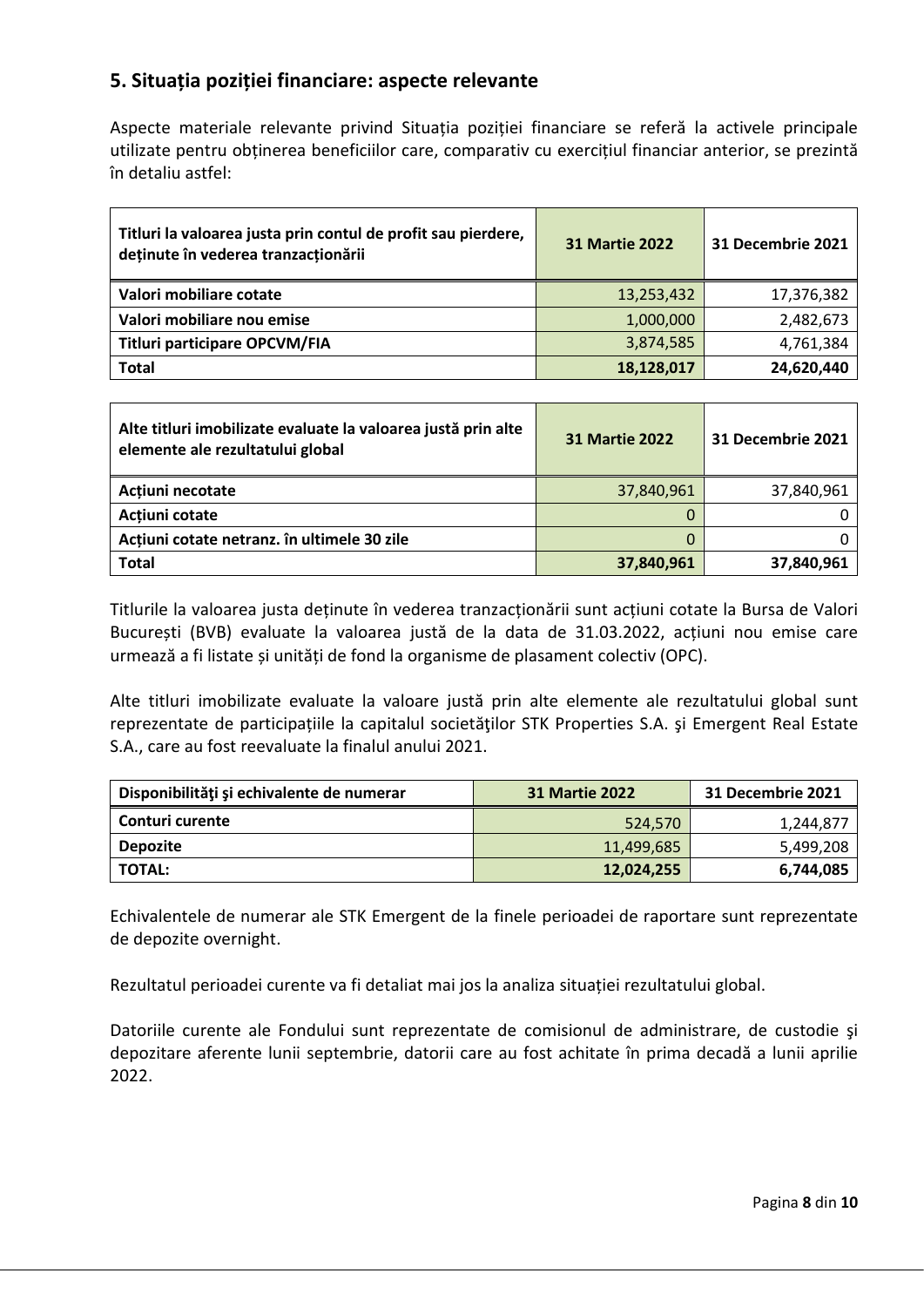# **6. Situația rezultatului global: aspecte relevante**

Din rezultatul aferent primului trimestru din 2022, pierderile nete aferente ajustărilor de valoare pentru recunoaștere la valoare justă la fiecare sfârșit de fiecare lună calendaristică, sunt în valoare de 233,043 lei (martie 2021: câștig 1,446,853).

Din instrumentele financiare care au fost vândute din portofoliu în decursul perioadei de raportare s-a obținut o pierdere netă în valoare de 448,162 lei (martie 2021: câștig 1,767,206 lei), rezultând astfel pentru perioada de raportare a acestui exercițiu financiar o pierdere netă din instrumente financiare tranzacționate sau deținute în vederea tranzacționării în valoare de 681,205 lei.

Nu au fost venituri din dividende în primul trimestru 2022.

### **Veniturile din dobânzi**

| Componenta       | <b>Martie 2022</b> | <b>Martie 2021</b> |
|------------------|--------------------|--------------------|
| Dobânzi depozite | 10.197             | 1,419              |

Veniturile din dobânzi sunt recunoscute în contul de profit sau pierdere în baza contabilității de angajamente, utilizând metoda dobânzii efective şi sunt aferente depozitelor constituite.

# **7. Unităţi de fond răscumpărabile şi prime de emisiune**

Conform Regulilor FIA STK Emergent aprobate de ASF, Unitățile de Fond nu pot fi răscumpărate de Investitori înainte de începerea fazei de lichidare a fondului, în mod direct sau indirect, din activele Fondului, cu excepția cazurilor prevăzute de lege, iar în schimb Investitorii își pot înstrăina Unitățile de Fond pe care le dețin prin intermediul BVB.

Prime de emisiune: nu e cazul.

# **8. Capitaluri**

| Numărul de unități de fond a cunoscut următoarea evoluție: |              |
|------------------------------------------------------------|--------------|
| Număr de unități de fond la începutul perioadei:           | 609,753      |
| Modificări în cursul perioadei:                            | <sup>n</sup> |
| Număr mediu de unități de fond la sfârșitul perioadei:     | 609,753      |

Valoarea nominală a unităţilor de fond este de 200 lei.

Toate rezervele fondului reprezintă rezerve care sunt aferente deținătorilor de unități de fond și intră în componența activului net, liber de orice impozit. Codul fiscal nu prevede impozitarea profitului sau altor rezultate înregistrate.

Nu există cerinte speciale legate de capital impuse de către autoritatea de reglementare.

# **9. Interese în societățile afiliate**

Investițiile financiare evaluate la valoare justă prin alte elemente ale rezultatului global cuprind deținerile la societățile STK Properties S.A. şi Emergent Real Estate S.A. unde, la 31 martie 2022, dețineau o cota de 99,995%. (A se vedea capitolul următor privind expunerile față de aceste societăți).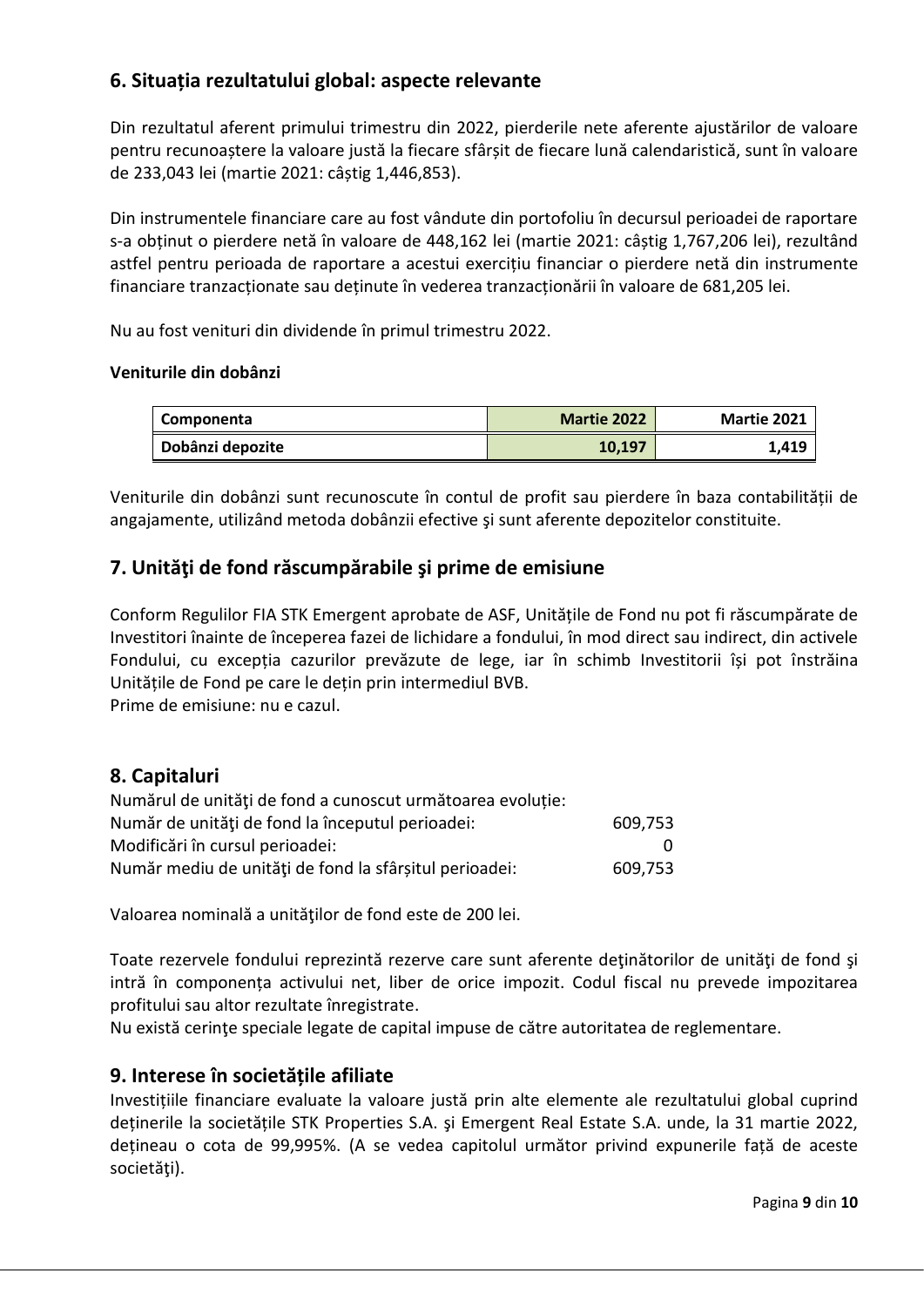Locul principal al activității este la sediul social din str. Mihai Veliciu nr. 3, Cluj-Napoca.

# **10. Tranzacții cu persoanele legate**

### **10.1. Comisionul de administrare perceput de STK FINANCIAL AFIA S.A.**

Pentru serviciile prestate AFIA este îndreptăţită să primească un comision de administrare pentru fiecare lună calendaristică reprezentând 0.2% din valoarea activelor nete ale Fondului calculate în ultima zi a fiecărei luni.

|                       | <b>Martie 2022</b> | <b>Martie 2021</b> |
|-----------------------|--------------------|--------------------|
| Comision administrare | 405.753            | 358,228            |

**10.2.** La data de 31.03.2022 situația unităţilor de fond deținute de persoanele relevante sau legate la FÎI STK Emergent sunt:

| Deținător de unități de fond                          | Nr. unități fond |
|-------------------------------------------------------|------------------|
| STK FINANCIAL AFIA SA                                 | 19,385           |
| Persoane din conducere și persoane apropiate acestora | 72,183           |

**10.3.** STK Financial AFIA S.A. este administrator la societățile Emergent Real Estate S.A. și STK Properties S.A.:

Expunerile Fondului faţă de aceste entități sunt următoarele:

- o Dețineri la STK Properties S.A.: 14,603,213 lei
- o Dețineri la Emergent Real Estate S.A.: 23,237,748 lei

**10.4.** Societatea Emergent Real Estate S.A. deținea un nr. de 117,016 unități de fond STK Emergent (STK) la 31.03.2022.

**PASCU Nicolae OPREAN Victor-Bogdan Președintele Consiliului de Administrație Expert Contabil** 

**STK Financial AFIA SA**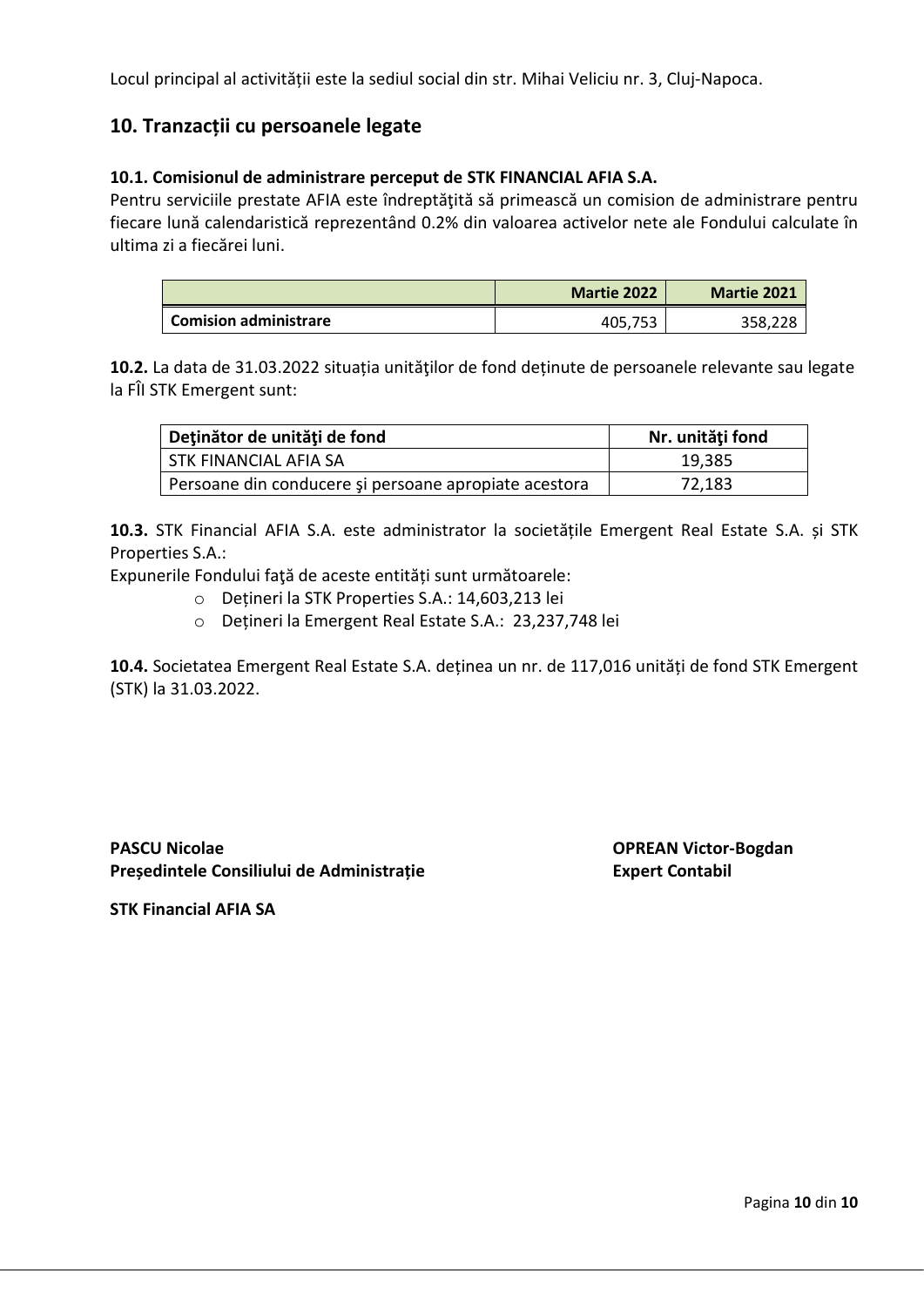#### **FIAIR STK EMERGENT ADMINISTRAT DE STK FINANCIAL AFIA. S.A. curs EURO 31.03.2022= 4.9466 Cluj-Napoca, Mihai Veliciu 3 curs EURO 31.12.2021= 4.9481 Autorizatia ASF : NR.232/15.11.2021**

#### **Raport aferent F.I.A. de tip contractul destinate investitorilor de retail**

|                                                                                                                                                                                                                                                                                                                                          |                      |                             | Inceputul perioadei de raportare |                                | Sfarsitul perioadei de raportare |                     |                              | Diferente (lei)                |                              |
|------------------------------------------------------------------------------------------------------------------------------------------------------------------------------------------------------------------------------------------------------------------------------------------------------------------------------------------|----------------------|-----------------------------|----------------------------------|--------------------------------|----------------------------------|---------------------|------------------------------|--------------------------------|------------------------------|
| Denumire element                                                                                                                                                                                                                                                                                                                         | % din<br>activul net | $%$ din<br>activul<br>total | valuta                           | lei                            | % din<br>activul net             | % din activul total | valuta                       | lei                            |                              |
| I. Total active                                                                                                                                                                                                                                                                                                                          |                      |                             | 13,052,034.97                    | 64,582,774.22                  |                                  |                     | 13,807,764.31                | 68,301,486.95                  | 3,718,712.74                 |
| 1. Valori mobiliare si instrumente ale pietei monetare, din care:                                                                                                                                                                                                                                                                        | 27.11%               | 26.91%                      | 3,511,728.19                     | 17,376,382.27                  | 19.55%                           | 19.40%              | 2,679,384.15                 | 13,253,841.62                  | 4, 122, 540.65               |
| 1.1 valori mobiliare si instrumente ale pietei monetare admise sau tranzactionate pe c<br>piata reglementata sau un sistem multilateral din Romania, din care:                                                                                                                                                                           | 27.11%               | 26.91%                      | 3,511,728.19                     | 17,376,382.27                  | 19.55%                           | 19.40%              | 2,679,384.15                 | 13,253,841.62                  | 4,122,540.65                 |
| actiuni                                                                                                                                                                                                                                                                                                                                  | 27.11%               | 26.91%                      | 3,511,728.19                     | 17,376,382.27                  | 18.84%                           | 18.70%              | 2,582,289.25                 | 12,773,552.02                  | 4,602,830.25                 |
| alte valori mobiliare asimilate acestora (pe categorii) drepturi de alocare/preferinta                                                                                                                                                                                                                                                   | 0.00%                | 0.00%                       |                                  |                                | 0.00%                            | 0.00%               |                              |                                |                              |
| obligatiuni (pe categorii de emitent)                                                                                                                                                                                                                                                                                                    | 0.00%                | 0.00%                       |                                  |                                | 0.71%                            | 0.70%               | 97,094.89                    | 480,289.60                     | 480,289.60                   |
| alte titluri de creanta (pe tipuri si categorii de emitent)                                                                                                                                                                                                                                                                              | 0.00%                | 0.00%                       |                                  |                                | 0.00%                            | 0.00%               |                              |                                |                              |
| alte valori mobiliare, instrumente ale pietei monetare (pe categorii)                                                                                                                                                                                                                                                                    | 0.00%                | 0.00%                       |                                  |                                | 0.00%                            | 0.00%               |                              |                                |                              |
| 1.2 valori mobiliare si instrumente ale pietei monetare admise sau tranzactionate pe o<br>piata reglementata dintr-un stat membru, din care:                                                                                                                                                                                             | 0.00%                | 0.00%                       |                                  | ×.                             | 0.00%                            | 0.00%               | ٠                            |                                | ٠                            |
| actiuni                                                                                                                                                                                                                                                                                                                                  | 0.00%                | 0.00%                       |                                  |                                | 0.00%                            | 0.00%               | ٠                            |                                |                              |
| alte valori mobiliare asimilate acestora (pe categorii)<br>· obligatiuni (pe categorii de emitent)                                                                                                                                                                                                                                       | 0.00%<br>0.00%       | 0.00%<br>0.00%              |                                  |                                | 0.00%<br>0.00%                   | 0.00%<br>0.00%      |                              |                                |                              |
| alte titluri de creanta (pe tipuri si categorii de emitent)                                                                                                                                                                                                                                                                              | 0.00%                | 0.00%                       |                                  |                                | 0.00%                            | 0.00%               |                              |                                |                              |
| alte valori mobiliare, instrumente ale pietei monetare (pe categorii)                                                                                                                                                                                                                                                                    | 0.00%                | 0.00%                       |                                  |                                | 0.00%                            | 0.00%               |                              |                                |                              |
| 1.3 valori mobiliare si instrumente ale pietei monetare admise la cota oficiala a unei burse<br>dintr-un stat tert sau negociate pe o alta piata reglementata sau un sistem multilateral de<br>tranzactionare dintr-un stat tert, care opereaza in mod regulat si este recunoscuta si<br>deschisa publicului, aprobata de ASF, din care: | 0.00%                | 0.00%                       |                                  |                                | 0.00%                            | 0.00%               |                              |                                | ٠                            |
| actiuni                                                                                                                                                                                                                                                                                                                                  | 0.00%                | 0.00%                       |                                  |                                | 0.00%                            | 0.00%               |                              |                                |                              |
| alte valori mobiliare asimilate acestora (pe categorii).<br>obligatiuni (pe categorii de emitent)                                                                                                                                                                                                                                        | 0.00%<br>0.00%       | 0.00%<br>0.00%              |                                  |                                | 0.00%<br>0.00%                   | 0.00%<br>0.00%      | ٠                            |                                |                              |
| alte titluri de creanta (pe tipuri si categorii de emitent)                                                                                                                                                                                                                                                                              | 0.00%                | 0.00%                       |                                  |                                | 0.00%                            | 0.00%               |                              |                                |                              |
| alte valori mobiliare, instrumente ale pietei monetare (pe categorii)                                                                                                                                                                                                                                                                    | 0.00%                | 0.00%                       |                                  |                                | 0.00%                            | 0.00%               |                              |                                |                              |
| 2. Valori mobiliare nou emise                                                                                                                                                                                                                                                                                                            | 3.87%                | 3.84%                       | 501,825.60                       | 2.483.083.24                   | 1.47%                            | 1.46%               | 202.159.06                   | 1,000,000.00                   | 1.483.083.24                 |
| 3. Alte valori mobiliare si instrumente ale pietei monetare<br>valori mobiliare (pe categorii si tipuri de emitenti)                                                                                                                                                                                                                     | 51.45%<br>51.45%     | 51.07%<br>51.07%            | 6,665,027.59<br>6,665,027.59     | 32,979,223.00<br>32,979,223.00 | 55.81%<br>55.81%                 | 55.40%<br>55.40%    | 7.649.893.06<br>7,649,893.06 | 37.840.961.00<br>37,840,961.00 | 4.861.738.00<br>4,861,738.00 |
| instrumente ale pietei monetare (pe categorii)                                                                                                                                                                                                                                                                                           | 0.00%                | 0.00%                       |                                  |                                | 0.00%                            | 0.00%               |                              |                                |                              |
| 4.Produse structurate admise sau tranzactionate pe o piată reglementată sau un sistem<br>alternativ de<br>tranzactionare din care:                                                                                                                                                                                                       | 0.00%                | 0.00%                       |                                  |                                | 0.00%                            | 0.00%               |                              |                                |                              |
| 4.1.Produse structurate admise sau tranzactionate pe o piata reglementata sau un sistem                                                                                                                                                                                                                                                  | 0.00%                | 0.00%                       | ÷.                               | ×.                             | 0.00%                            | 0.00%               |                              |                                |                              |
| multilateral de tranzactionare din Romania<br>4.2.Produse structurate admise sau tranzactionate pe o piata reglementata sau un sisten                                                                                                                                                                                                    | 0.00%                | 0.00%                       | ÷.                               | ×.                             | 0.00%                            | 0.00%               |                              |                                |                              |
| multilateral de tranzactionare dintr-un stat membru<br>4.3.Produse structurate admise sau tranzactionate pe o piata reglementata sau un sisten                                                                                                                                                                                           |                      |                             |                                  |                                |                                  |                     |                              |                                |                              |
| multilateral de tranzactionare dintr-un stat tert                                                                                                                                                                                                                                                                                        | 0.00%                | 0.00%                       |                                  |                                | 0.00%                            | 0.00%               |                              |                                |                              |
| 5. Depozite bancare, din care.                                                                                                                                                                                                                                                                                                           | 8.58%                | 8.51%                       | 1,111,377.64                     | 5,499,207.70                   | 16.96%                           | 16.84%              | 2,324,765.35                 | 11,499,684.27                  | 6,000,476.57                 |
| 5.1 depozite bancare constituite la institutii de credit din Romania                                                                                                                                                                                                                                                                     | 8.58%                | 8.51%                       | 1,111,377.64                     | 5,499,207.70                   | 16.96%                           | 16.84%              | 2,324,765.35                 | 11,499,684.27                  | 6,000,476.57                 |
| 5.2 depozite bancare constituite la institutii de credit dintr-un stat membru<br>5.3 depozite bancare constituite la institutii de credit dintr-un stat tert                                                                                                                                                                             | 0.00%<br>0.00%       | 0.00%<br>0.00%              | ٠                                |                                | 0.00%<br>0.00%                   | 0.00%<br>0.00%      | ٠                            |                                |                              |
| 6. Instrumente financiare derivate tranzactionate pe o piata reglementata:                                                                                                                                                                                                                                                               | 0.00%                | 0.00%                       | ٠                                | $\sim$                         | 0.00%                            | 0.00%               | $\overline{\phantom{a}}$     | ٠                              | $\sim$                       |
| 6.1 instrumente financiare derivate tranzactionate pe o piata reglementata din Romania<br>pe categorii                                                                                                                                                                                                                                   | 0.00%                | 0.00%                       | ×,                               | ä,                             | 0.00%                            | 0.00%               | J.                           |                                |                              |
| 6.2 instrumente financiare derivate tranzactionate pe o piata reglementata dintr-un stat<br>membru, pe categorii                                                                                                                                                                                                                         | 0.00%                | 0.00%                       | ÷.                               | ÷.                             | 0.00%                            | 0.00%               | ÷.                           | $\mathbf{r}$                   | $\epsilon$                   |
| 6.3 instrumente financiare derivate tranzactionate pe o piata reglementata dintr-un stat<br>tert, pe categori                                                                                                                                                                                                                            | 0.00%                | 0.00%                       |                                  | ٠                              | 0.00%                            | 0.00%               | ٠                            |                                |                              |
| 6.4 instrumente finaciare derivate negociate in afara pietelor reglementate, pe categorii de<br>instrumente                                                                                                                                                                                                                              | 0.00%                | 0.00%                       |                                  |                                | 0.00%                            | 0.00%               |                              |                                |                              |
| 7. Conturi curente si numerar<br>8. Instrumente ale pietei monetare, altele decat cele tranzactionate pe o piata                                                                                                                                                                                                                         | 1.94%                | 1.93%                       | 251,586.72                       | 1,244,876.27                   | 0.77%                            | 0.77%               | 106,046.55                   | 524,569.87                     | 720,306.40                   |
| reglementata, conform art. 82 lit. G) din O.U.G. Nr.32/2012-Contracte de tip repo de<br>titlurile de valoare                                                                                                                                                                                                                             | 0.00%                | 0.00%                       |                                  |                                | 0.00%                            | 0.00%               |                              |                                |                              |
| 9. Titluri de participare ale FIA/OPCVM                                                                                                                                                                                                                                                                                                  | 7.43%                | 7.37%                       | 962,265.13                       | 4,761,384.08                   | 5.71%                            | 5.67%               | 783,282.49                   | 3,874,585.16                   | 886,798.92                   |
| 10. Dividende sau alte drepturi de incasat<br>11. Parti sociale                                                                                                                                                                                                                                                                          | 0.00%<br>0.00%       | 0.00%<br>0.00%              |                                  |                                | 0.00%<br>0.00%                   | 0.00%<br>0.00%      |                              |                                |                              |
| 12.Active imobiliare                                                                                                                                                                                                                                                                                                                     | 0.00%                | 0.00%                       |                                  |                                | 0.00%                            | 0.00%               | $\cdot$                      |                                |                              |
| 13. Valută liber convertibilă                                                                                                                                                                                                                                                                                                            | 0.00%                | 0.00%                       |                                  |                                | 0.00%                            | 0.00%               |                              |                                |                              |
| 14. Certificate de emisii de gaze cu efect de seră<br>15. Alte active                                                                                                                                                                                                                                                                    | 0.00%<br>0.37%       | 0.00%<br>0.37%              | 48.224.10                        | 238.617.66                     | 0.00%<br>0.45%                   | 0.00%<br>0.45%      | 62.233.66                    | 307.845.04                     | 69.227.38                    |
| sume in curs de lamurire                                                                                                                                                                                                                                                                                                                 | 0.00%                | 0.00%                       | 82.46                            | 408.02                         | 0.00%                            | 0.00%               | 82.89                        | 410.02                         | 2.00                         |
| sume in tranzit                                                                                                                                                                                                                                                                                                                          | 0.00%                | 0.00%                       | 0.18                             | 0.88                           | 0.00%                            | 0.00%               | 0.18                         | 0.88                           |                              |
| majorari de capital cu contraprestatie                                                                                                                                                                                                                                                                                                   | 0.00%                | 0.00%                       |                                  |                                | 0.00%                            | 0.00%               |                              |                                |                              |
| sume la distribuitori<br>-sume in curs de decontare                                                                                                                                                                                                                                                                                      | 0.00%<br>0.37%       | 0.00%<br>0.37%              | 48,306.38                        | 239,024.80                     | 0.00%<br>0.45%                   | 0.00%<br>0.45%      | 62,316.37                    | 308,254.18                     | 69,229.38                    |
| capital social de varsat                                                                                                                                                                                                                                                                                                                 | 0.00%                | 0.00%                       |                                  |                                | 0.00%                            | 0.00%               |                              |                                |                              |
| II. Total obligatii                                                                                                                                                                                                                                                                                                                      | 0.76%                | 0.76%                       | 98,664.76                        | 488,203.10                     | 0.73%                            | 0.73%               | 100,374.13                   | 496,510.67                     | 8,307.57                     |
| 1. Cheltuieli pentru plata comisioanelor datorate AFIA                                                                                                                                                                                                                                                                                   | 0.20%                | 0.20%                       | 25,906.74                        | 128, 189.14                    | 0.20%                            | 0.20%               | 27,414.78                    | 135,609.95                     | 7,420.81                     |
| 2. Cheltuieli pentru plata comisioanelor datorate depozitarului<br>3. Cheltuieli cu comisioanele datorate intermediarilor                                                                                                                                                                                                                | 0.01%<br>0.00%       | 0.01%<br>0.00%              | 1.724.34<br>62.80                | 8.532.21<br>310.75             | 0.01%<br>0.00%                   | 0.01%<br>0.00%      | 1.842.32<br>124.63           | 9.113.21<br>616.51             | 581.00<br>305.76             |
| 4. Cheltuieli cu comisioanele de rulaj si alte servicii bancare                                                                                                                                                                                                                                                                          | 0.00%                | 0.00%                       |                                  |                                | 0.00%                            | 0.00%               |                              |                                |                              |
| 5. Cheltuieli cu dobanzile                                                                                                                                                                                                                                                                                                               | 0.00%                | 0.00%                       | ٠                                | ٠                              | 0.00%                            | 0.00%               | $\cdot$                      |                                |                              |
| 6. Cheltuieli de emisiune                                                                                                                                                                                                                                                                                                                | 0.00%<br>0.00%       | 0.00%<br>0.00%              | ٠                                | $\overline{\phantom{a}}$       | 0.00%<br>0.00%                   | 0.00%<br>0.00%      | $\overline{\phantom{a}}$     | ٠                              | $\sim$                       |
| 7. Cheltuieli cu plata comisioanelor/tarifelor datorate ASF<br>8. Cheltuieli cu auditul financiar                                                                                                                                                                                                                                        | 0.00%                | 0.00%                       |                                  |                                | 0.00%                            | 0.00%               |                              |                                |                              |
| 9. Alte cheltuieli aprobate -Dividende de platit                                                                                                                                                                                                                                                                                         | 0.55%                | 0.54%                       | 70,970.88                        | 351,171.00                     | 0.52%                            | 0.51%               | 70,992.40                    | 351, 171.00                    |                              |
| 10.Rascumparari de platit<br>III. Valoarea activului net                                                                                                                                                                                                                                                                                 | 0.00%<br>100.00%     | 0.00%<br>99.24%             | 12,953,370.21                    | 64,094,571.12                  | 0.00%<br>100.00%                 | 0.00%<br>99.27%     |                              | 13,707,390.19 67,804,976.28    | 3,710,405.17                 |

**STK FINANCIAL AFIA SA Intocmit, Control intern, Director,**

**Director, DEPOZITAR - BRD-GSG**

Dolha Bianca-Ioana Polosan Georgeta Cornelia Nicolae Pascu

Claudia Ionescu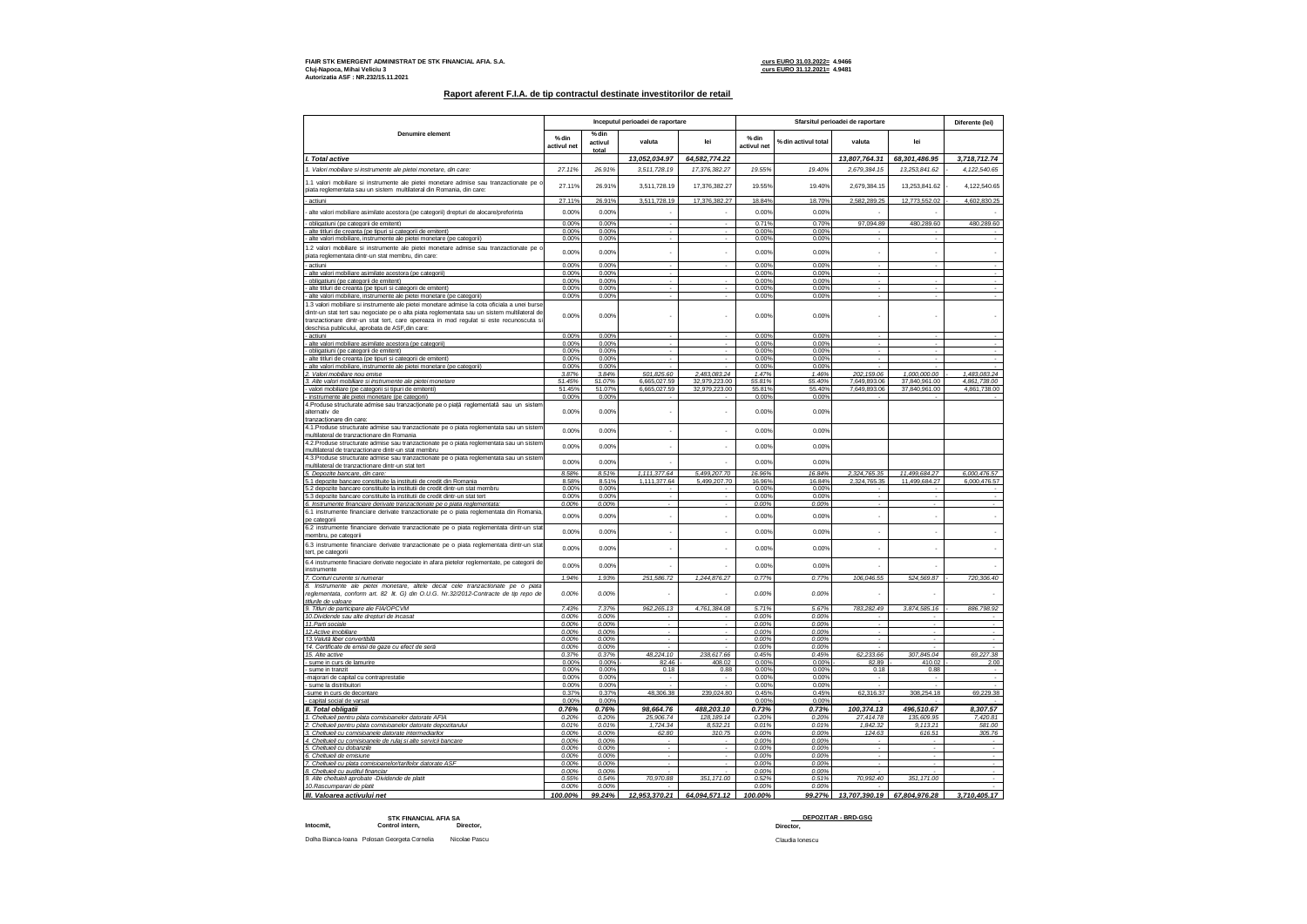**FIAIR STK EMERGENT ADMINISTRAT DE STK FINANCIAL AFIA. S.A. Cluj-Napoca, Mihai Veliciu 3 Autorizatia ASF : NR.232/15.11.2021**

# *Situatia valorii unitare a activului net la 31.03.2022*

| Denumire element                                         | Perioada curenta | Perioada corespunzatoare a<br>anului precedent | <b>Diferente</b> |
|----------------------------------------------------------|------------------|------------------------------------------------|------------------|
| Valoare activ net                                        | 67,804,976.28    | 62,764,460.69                                  | 5,040,515.59     |
| Numar de unitati de fond in circulatie                   | 609,753.00       | 609,753.00                                     |                  |
| Valoarea unitara a activului net                         | 111.20           | 102.93                                         | 8.27             |
| Numar de unitati de fond/actiuni in circulatie din care: | 609,753.00       |                                                |                  |
| - detinute de persoane fizice                            | 383,678.00       |                                                |                  |
| - detinute de persoane juridice                          | 226,075.00       |                                                |                  |
| Numar investitori, din care:                             | 319              |                                                |                  |
| - persoane fizice                                        | 305              |                                                |                  |
| - persoane juridice                                      | 14               |                                                |                  |

#### **STK FINANCIAL AFIA SA DEPOZITAR - BRD-GSG**

Intocmit, **Control intern, Director,** Dolha Bianca-Ioana Polosan Georgeta Cornelia Nicolae Pascu

**Director,** Claudia Ionescu